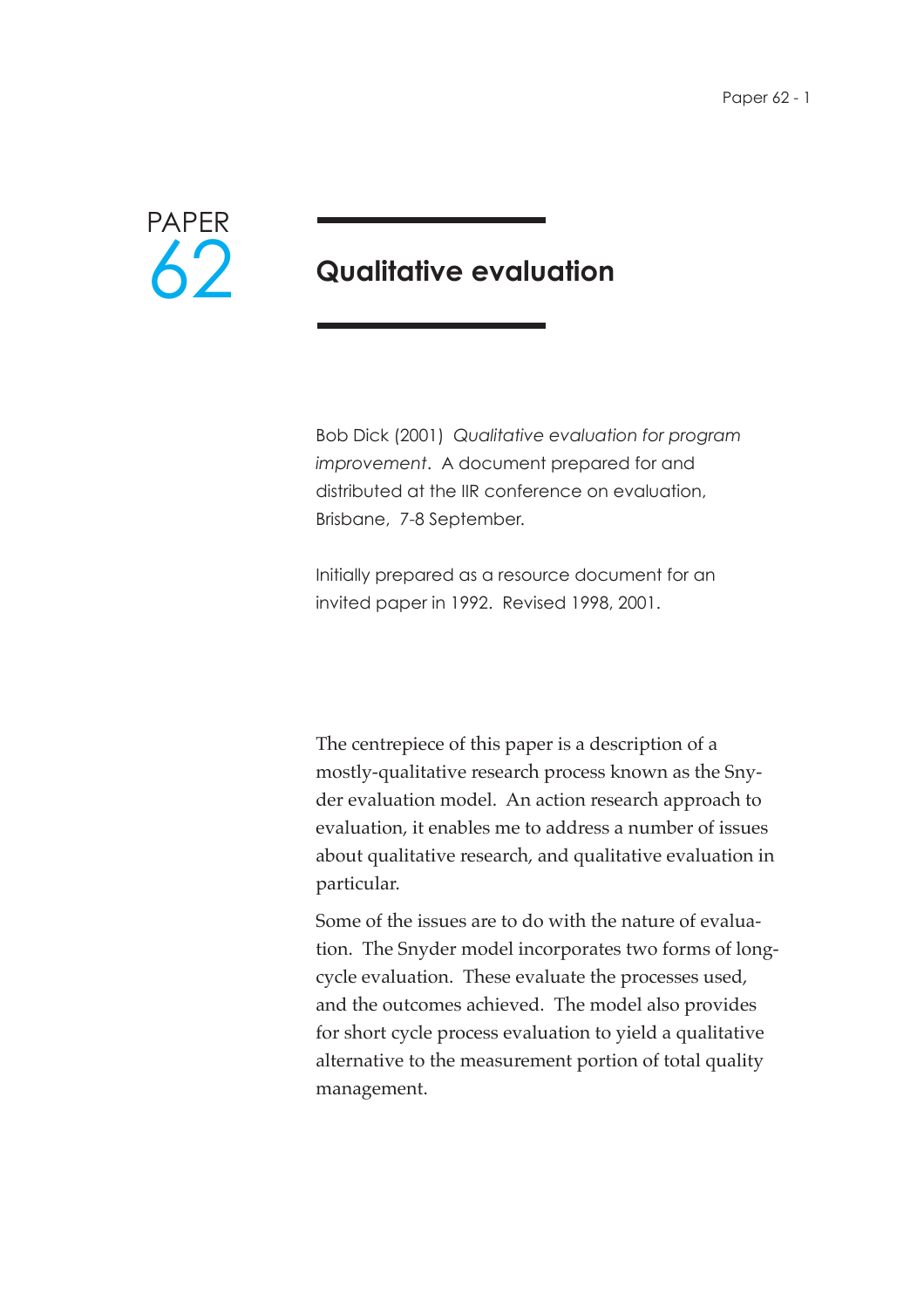Most of the other issues relate to the difference between quantitative and qualitative research, and quantitative and qualitative evaluation. In particular, some of the advantages and disadvantages of qualitative evaluation are identified. I maintain that what is usually compared is not just qualitative and quantitative approaches; rather, a package that is quantitative and predetermined and independent is being compared to a package that is qualitative and responsive and participative. The supposed trade-off between rigour and relevance is shown to be a partial trade-off only. A further trade-off between local relevance and global relevance (generalisability) is discussed.

Qualitative and quantitative methods are shown to be complementary, at least in part. Methods of increasing the rigour of qualitative evaluation are briefly described.

## **Action research**

Action research is a research method which is usually qualitative and usually participative. Its very name describes its aims: to achieve both action and research outcomes within a single study.

From this starting point I can identify a number of components of any action research methodology. At the most broad-brush level of description it requires...

- *strategies for intervention*: the strategic action component; and
- *strategies for understanding*: the strategic research component.

To achieve these in practice requires other finer grain processes, for example for involving people or collecting data or the like ...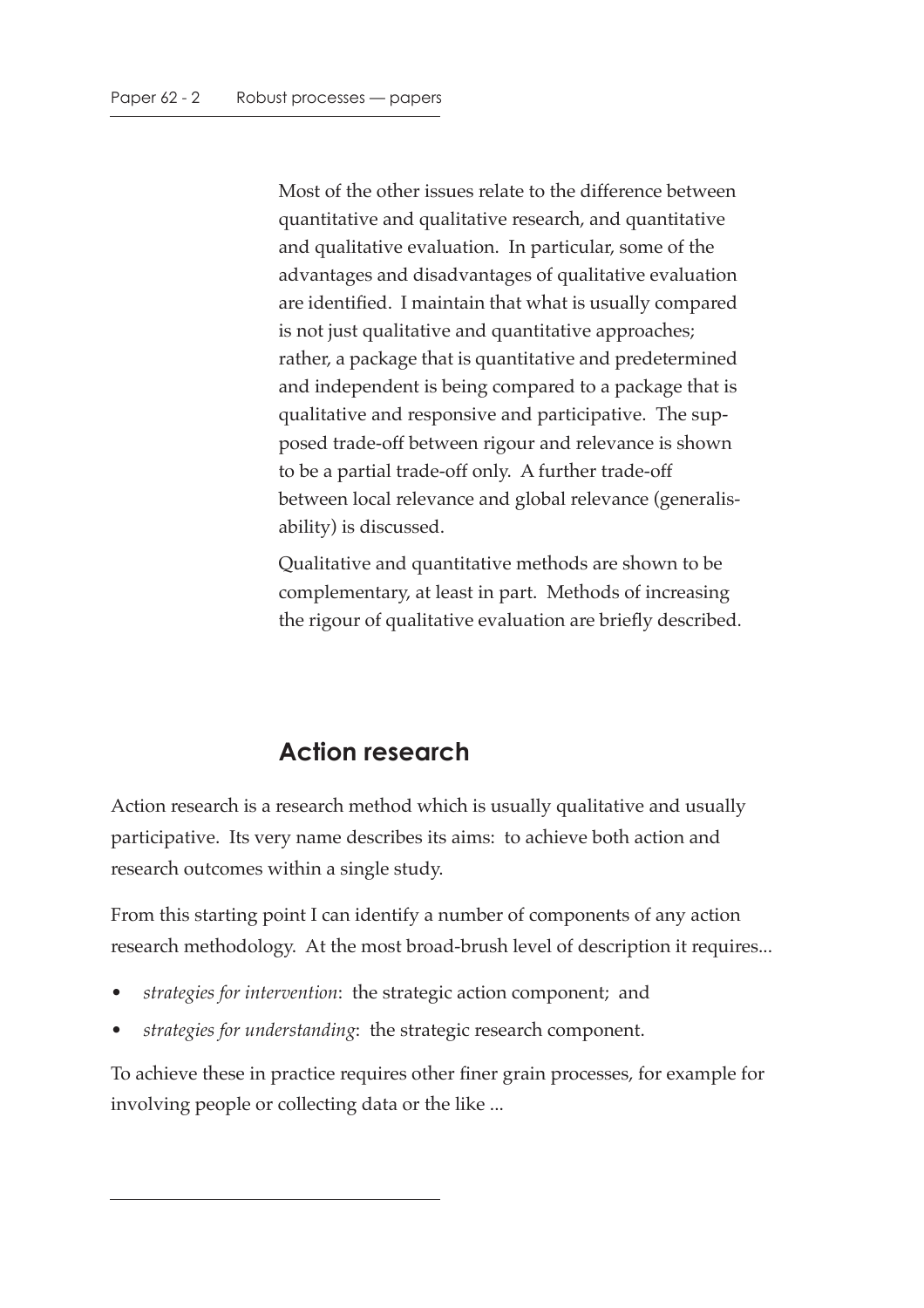- *processes for intervention*: the tactical action component; and
- *processes for understanding*: the tactical research component.

Both action and research are data-based. Some means of collecting and interpreting data are therefore necessary. These may include some or all of ...

- *a content model*: some model or theory or taxonomy or the like which enables the collected data to be categorised; or
- *data strategies*: the strategic component for collecting and interpreting data; or
- *data processes*: the tactical component for collecting and interpreting data.

These components (Figure 1) can serve as a checklist to check the adequacy of any action research process, including evaluation processes.

In actuality there are two distinct families of action research. One has research as its main emphasis, but tries to do this in ways which provide action outcomes too. The other has action as its focus, and the research mostly takes the form of understanding on the part of those involved. If it adds to published knowledge, that is a comparatively rare bonus.

To reflect this, the research components can be further subdivided. Research as scientific knowledge may be the most important focus of action *research*. The form they take in *action* research is understanding on the part of the participants.

| Action            | Research            | Data                              | Fi             |
|-------------------|---------------------|-----------------------------------|----------------|
| strategies        | strategies          | strategies                        | Tł             |
| Action<br>tactics | Research<br>tactics | Data<br>models<br>Data<br>tactics | r€<br>tŀ<br>in |

ig. 1

ne components of an action esearch process. (The subdivision of he research component is explained the text)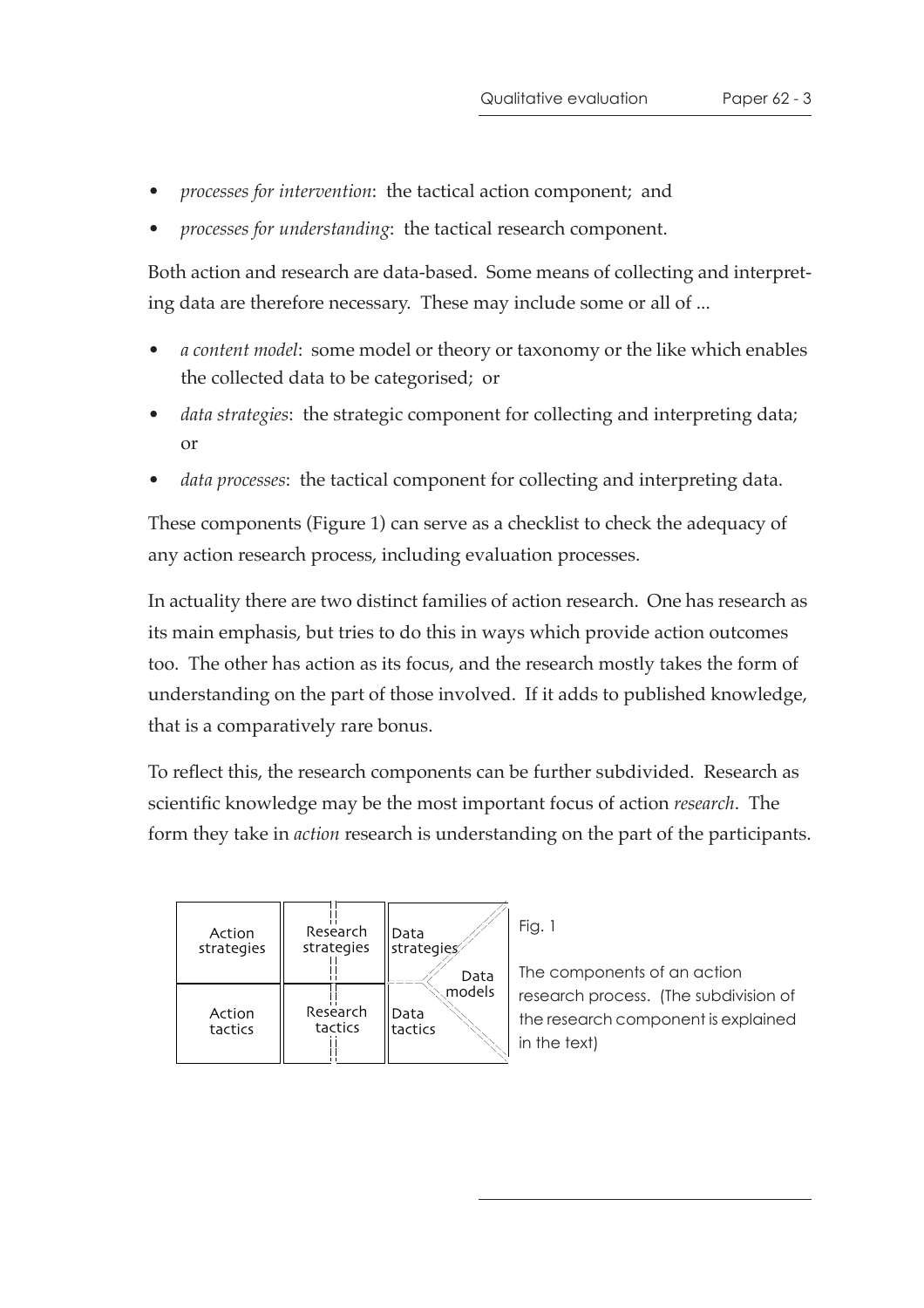My own interests as a practitioner and as a "teacher"  $\frac{1}{1}$  of practitioners allow you to predict my preferred approach: *action* research rather than action *research*. As more of our postgraduates expressed a wish to do field research related to action for their theses, I found myself wondering if the research component could be strengthened without sacrificing the action component. This form of the Snyder evaluation model was one of the results.<sup>2</sup>

### **The Snyder model**

I have chosen the Snyder model to demonstrate qualitative evaluation because it illustrates three different varieties of evaluation, each serving a different purpose. It has separate components for each. Two of the components are widely discussed in the literature ...

- *process evaluation*, which seeks to understand the functioning of a program or unit or organisation (henceforth just program);
- *outcome evaluation*, which seeks to determine how effective a program is.

The third component, which I will argue is eventually the most valuable, is ...

• *short cycle evaluation*, which sets up the feedback loops which can be used to enable a program to become self-improving.

In addition, there is a fourth component. Its purpose is to improve the evaluation process and its underpinning theories:

• *meta-evaluation*, which evaluates and refines the evaluation process itself.

I should mention here that evaluation of processes is usually used for formative purposes. This is when a program is evaluated in mid-stream, with a view to improving it. Evaluation of outcomes, on the other hand, is the main emphasis

<sup>1. &</sup>quot;Teacher" is a misnomer. Teachers don't teach. Learners learn.

<sup>2.</sup> I learned this process from a friend and colleague, Wes Snyder, when we were both at the University of Queeensland. I have since modified it, though I think the overall philosophy which guides it is faithful to Wes's intentions.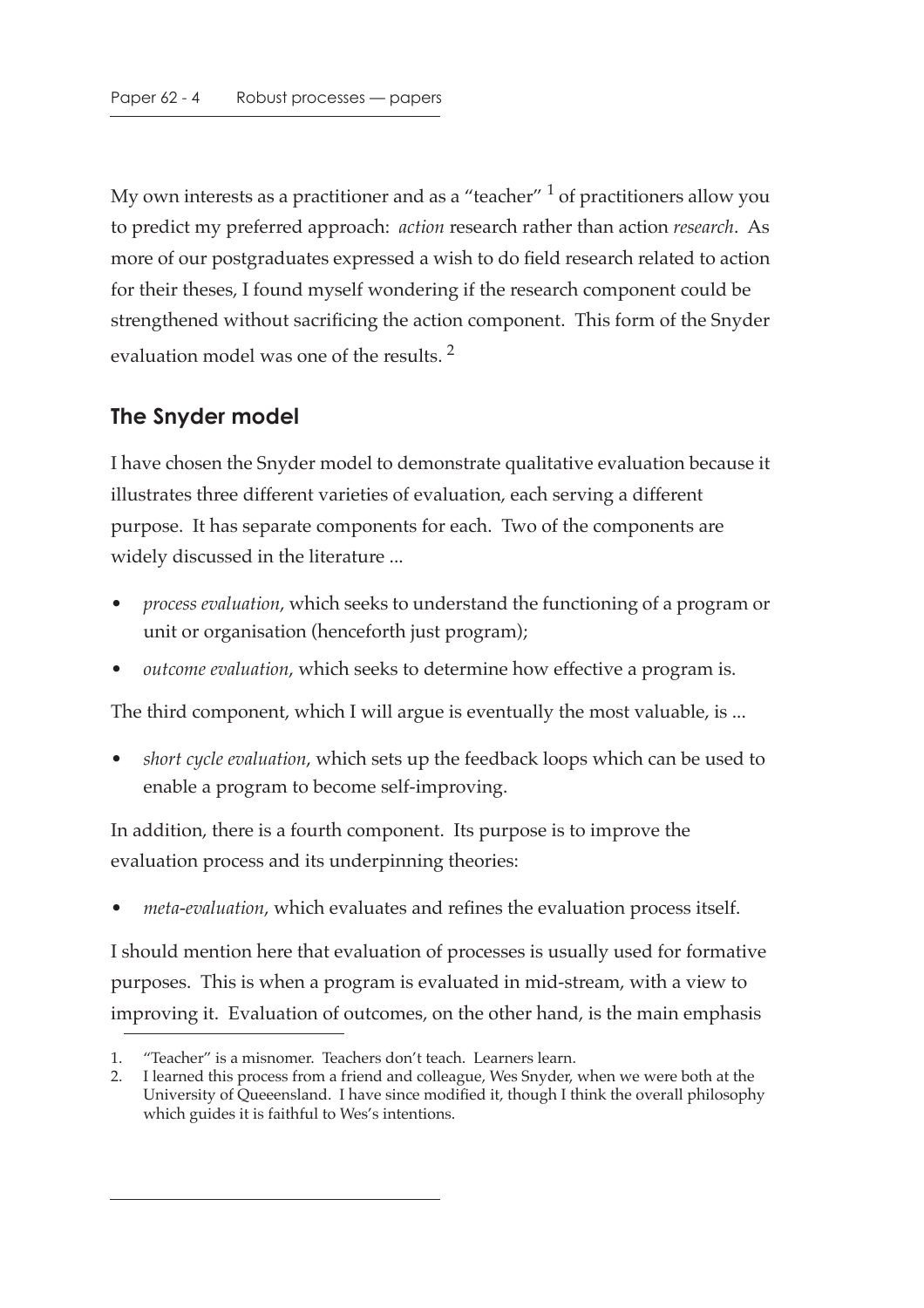of evaluation for summative purposes. Summative evaluation is to answer the question, Did this program achieve its goals?

It is usual nowadays to use the terms *formative* and *summative* rather than *process* and *outcome*. I prefer the terms *process evaluation* and *outcome evaluation* as descriptive of what is being analysed.

Another important feature of the Snyder model is that it can be used either participatively or by an independent evaluator. My emphasis here is on participative uses. This is most consistent with the action research approach I favour.

Underlying each of the components of the Snyder process is the content model used to interpret the data. As are many evaluation models, it is goal oriented and derived from general systems theory.

#### **Systems models**

General systems theory can be applied to anything which can be viewed as resource-consuming and goal-oriented. The system is whatever is being studied: in the present instance, whatever is being evaluated. It draws *inputs from* its environment. It delivers *outputs to* its environment. Internal *processes* transform the inputs into outputs. Sometimes, outputs trigger the environment into changing the inputs; this external link between output and input is *feedback*. Figure 2 summarises.



Fig. 2

The main elements of a systems model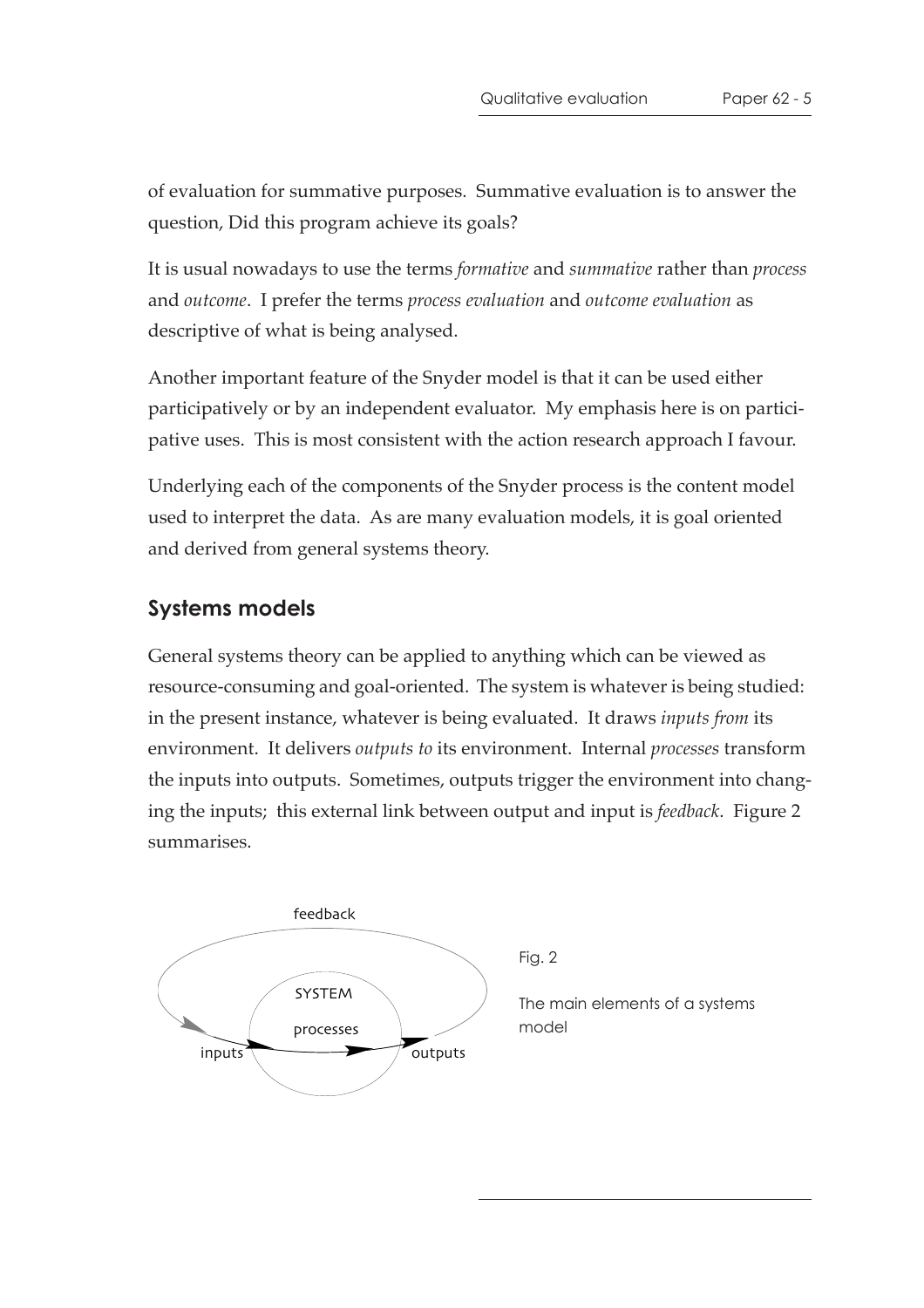The terms I will use for these components are *resources* (for inputs) and *activities* (for processes). Outputs are subdivided into three categories, depending on their time span. *Immediate effects* (or just "*effects*") are outputs which are achieved at the same time as the activities are carried out. *Targets* are the goals or objectives which are not immediate but are expected to be achieved some time in the future. Their time span is typically that of the decision-cycle or budgeting or funding cycle of the program or unit: often annual. *Ideals* are ultimate goals. They are distant and unrealisable, but define the better world which the program actors wish to achieve in their more optimistic dreams.

# RESOURCES are consumed by **ACTIVITIES** which produce simultaneous IMMEDIATE EFFECTS as the pursue **TARGETS** which contribute to distant IDEALS

#### The time relationships of the outcome elements are as follows.

|          | Element           | Time horizon                                    |
|----------|-------------------|-------------------------------------------------|
|          | Immediate effects | Simultaneous with the activities producing them |
| Outcomes | Targets           | At the end of the current planning cycle        |
|          | Ideals            | In the indefinite future                        |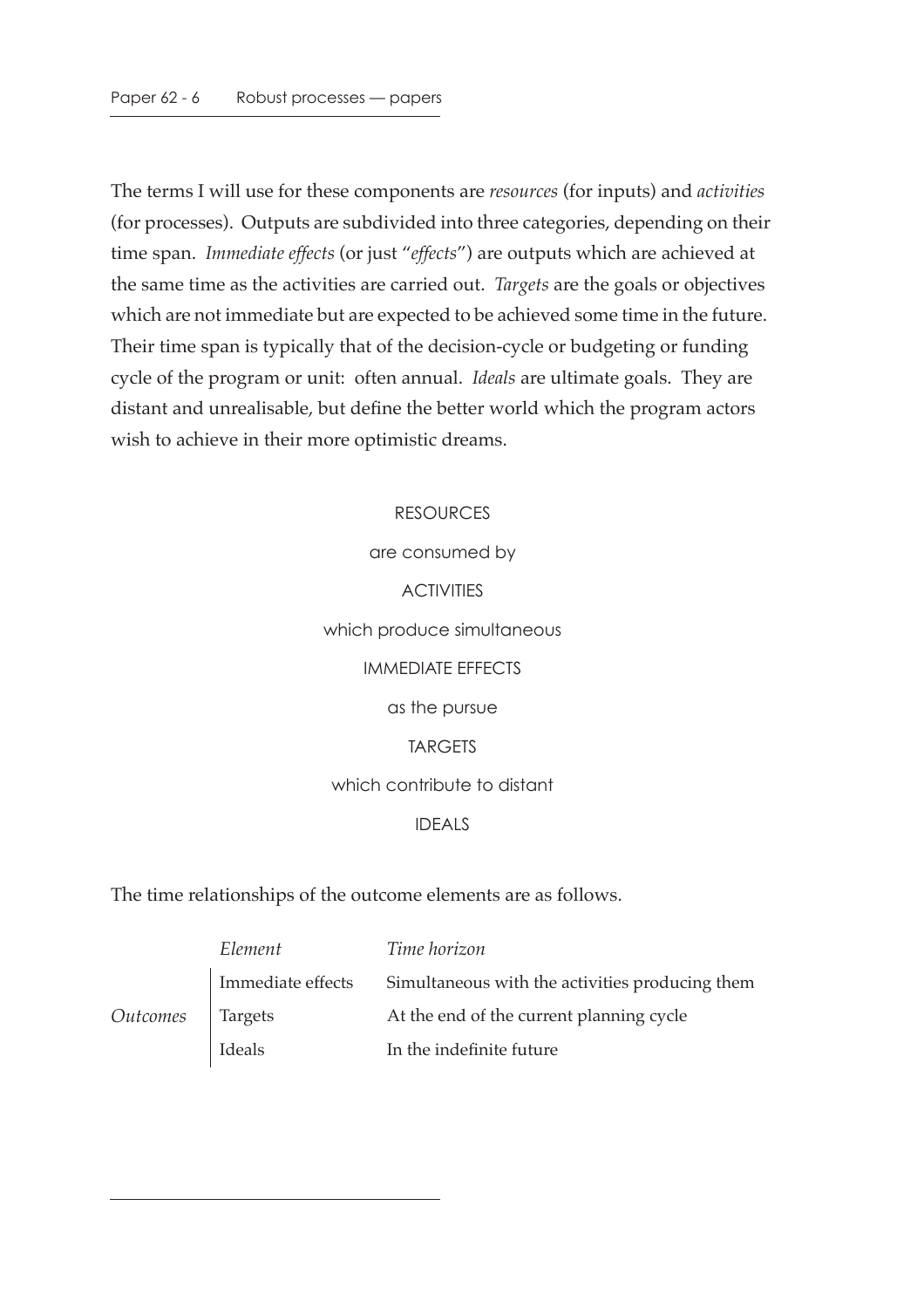These five elements (resources  $\rightarrow$  activities  $\rightarrow$  effects  $\rightarrow$  targets  $\rightarrow$  ideals) are the focus of data collection in the various components of the Snyder model.

I can now redefine the four phases of the Snyder model (process, outcome, shortcycle evaluation, and meta-evaluation) with reference to these elements ...

• The goal of the *process evaluation* component is to understand *how the program functions*. It does this by studying the way in which the elements (resources  $\rightarrow$  activities  $\rightarrow$  effects  $\rightarrow$  targets  $\rightarrow$  ideals) are linked together. That is, it focuses on the way in which resources are consumed by activities and produce immediate effects in the pursuit of targets which are presumed to contribute to the ideals.

For the participants it seeks to answer the question: How do our activities contribution to helping the organisation achieve its goals and helping to make the world a better place?

• The goal of the *outcome evaluation* component is to determine performance indicators by which program performance can be tracked. It does this by building on the process evaluation. The understanding derived from the process evaluation is used to devise measures which can act as a proxy for the less-measurable targets and ideals.

If desired, these performance indicators can then be used to develop some idea of how well the outcomes are achieved. (I think in practice this is more easily said than done).

For the participants it seeks to answer the question: What evidence can we use to track our performance? It may also (try to) answer the question: How well are we doing?

• The goal of *short cycle evaluation* is to transform the program into a *selfimproving program*. It does this by building on the process and outcome evaluations. Feedback loops are set up to allow program members to monitor and improve their performance on an ongoing basis using the performance indicators previously developed.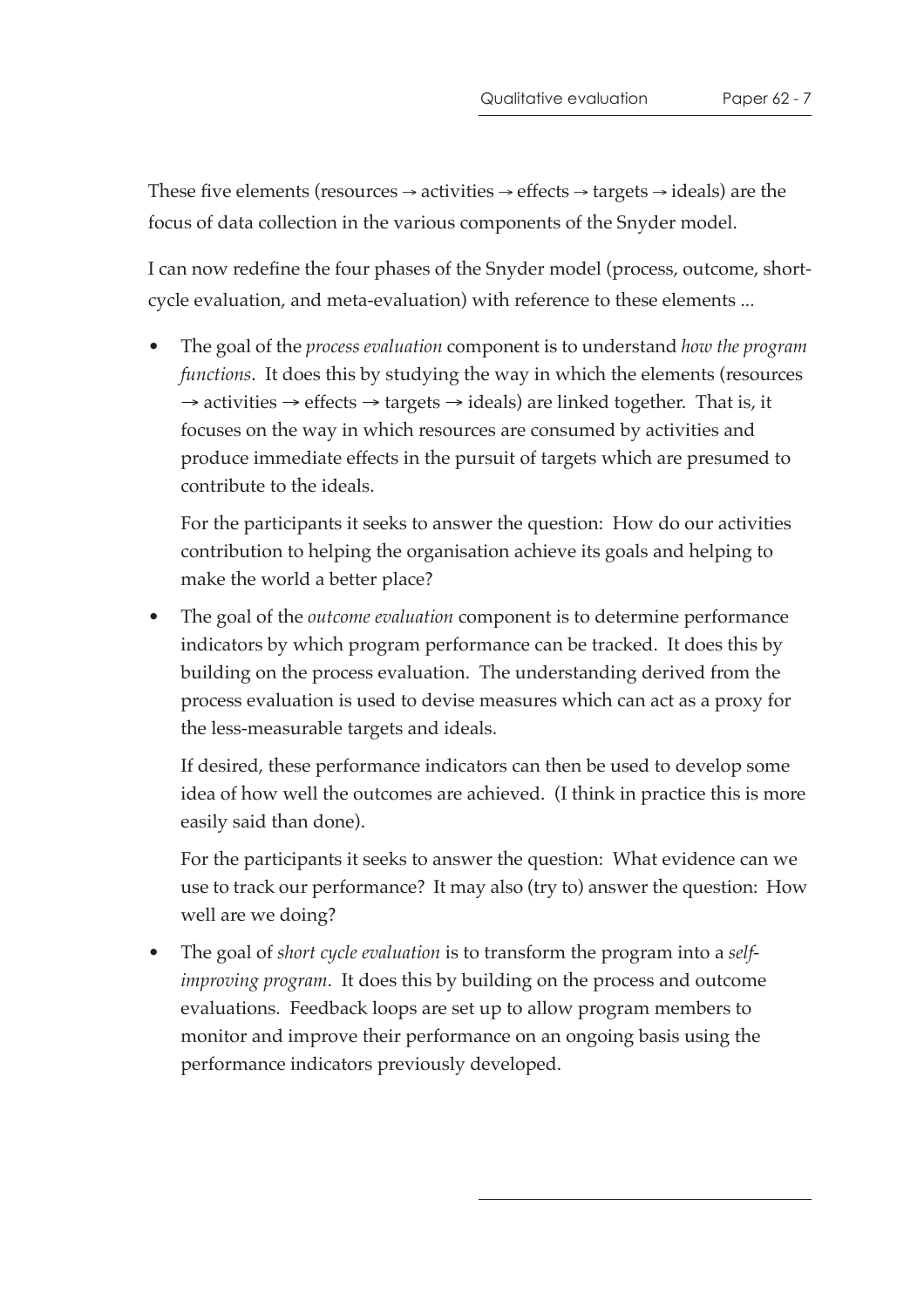For the participants it seeks to answer the question: How can we keep on improving?

• The goal of *meta-evaluation* is to use your experience with the Snyder process to develop a better Snyder process.

For the participants it seeks to answer the question: How can we make this *evaluation process* work better in future?

In short ...

*first understand the process* used by the program; do this by studying the links between resource use, activities, immediate effects, targets and ideals

then use this understanding to *devise performance indicators*; they act as present proxies for the future ideals

then use these indicators to *track and improve performance* on an ongoing basis

then in the light of your experience *evaluate and refine all three previous phases* of your evaluation process itself.

The step-by-step process below may seem complex. If you keep in mind these three simple stages you will find the Snyder process is quite easy to use in practice. To help this the next page (Figure 3) contains a summary.

I'll come shortly to a more detailed description. First, a brief account of some of the strategic intervention issues.

### **Prior activities**

A participative intervention process is most likely to work well if certain prior activities are carried out. Their purpose is to help the client group to develop realistic expectations about the intervention to follow. Three prior activities, in particular, seem to be important: negotiating appropriate roles with the client, building relationships between the stakeholders, and reaching agreement on the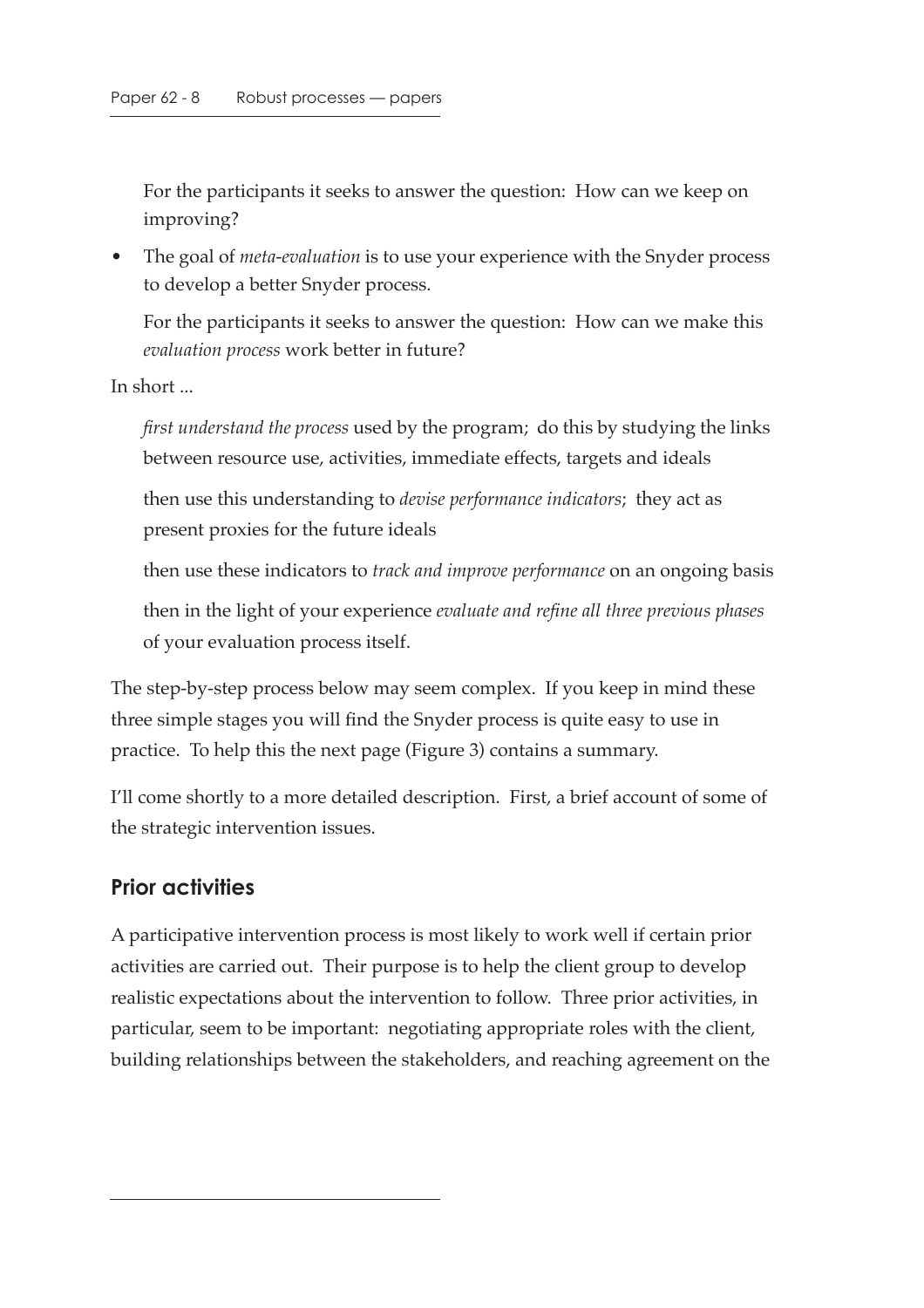process to be used. The first of these is in a sense a combination of the second and third, applied to the relationship between evaluator and client.

### The Snyder evaluation model

Keep in mind the systems framework: resources are consumed by activities which produce intended and unintended effects as they are directed towards targets, which themselves imply a vision of a better world



| resources  |   |  |
|------------|---|--|
|            |   |  |
| activities |   |  |
|            |   |  |
| effects    |   |  |
|            |   |  |
| targets    |   |  |
|            |   |  |
| ideals     |   |  |
| . .        | ı |  |

Process evaluation: study the links between the elements. Do this by generating the elements independently, comparing adjacent elements, and adjusting as necessary

Outcome evaluation: use the understanding of the process to identify process indicators which can be used to monitor progress towards the vision. Favour indicators which are about resource use or immediate effects



resources activities effects targets ideals

Short cycle evaluation: use the performance indicators to develop feedback mechanisms which can help the people in the program monitor their progress towards the vision

Meta-evaluation: evaluate the entire Snyder process and



refine it for further use

Figure 3. An overview of the Snyder model and process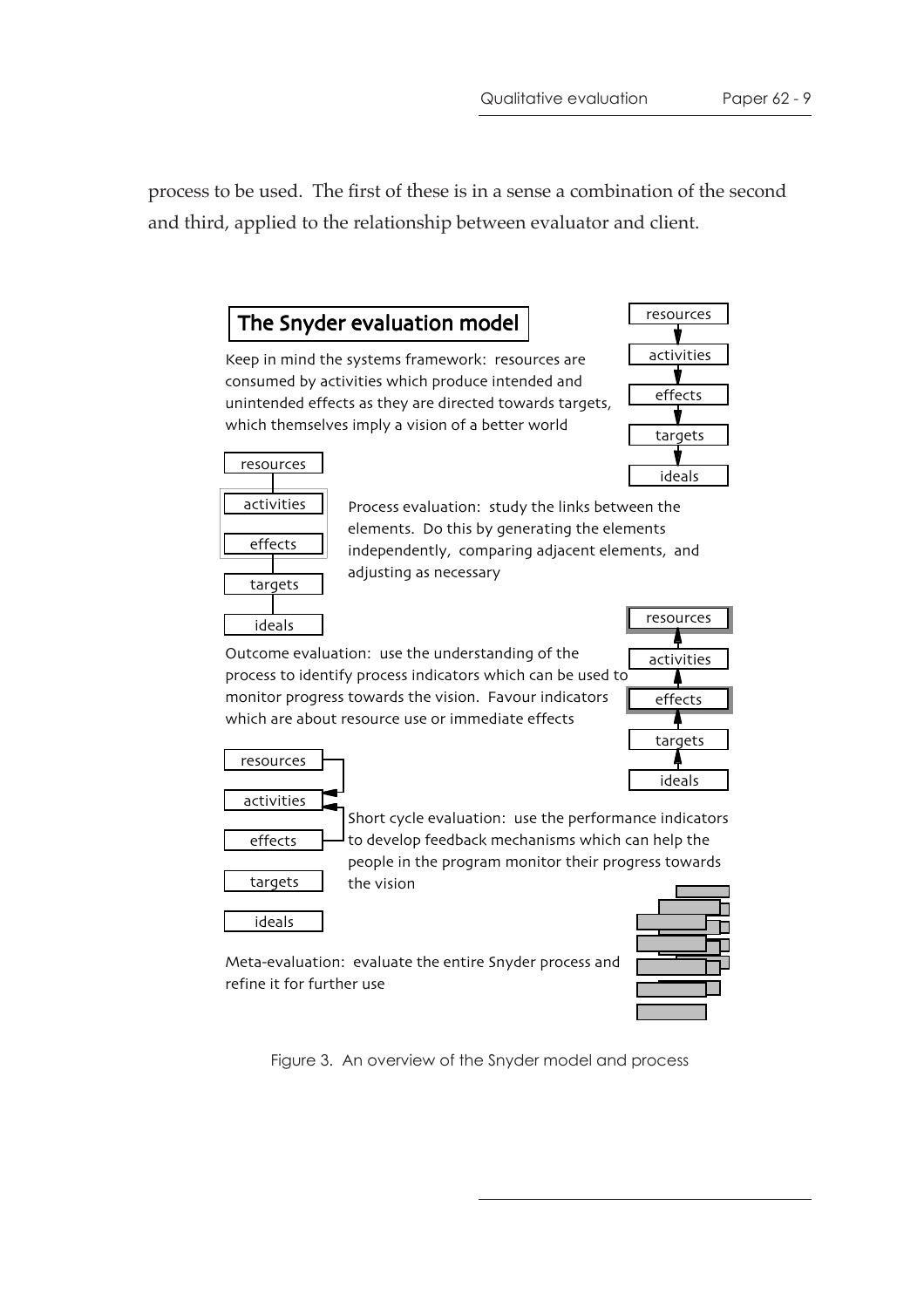In short, before you get down to business, deal first with relationships and then with the processes to be used. Do this first for your own relationship with the people you are to work with; then do it for their relationships with each other.

### **Participative strategies**

My preferred approach to action research and evaluation is participative. No doubt this reflects to some extent my experience as a consultant. Partly, too, it is based on a desire to extend to others the autonomy which is important to me. By and large, however, it has been my experience that people are more strongly committed to the decisions they make themselves than they are to the decisions that are made for them. I assume therefore that participation increases the likelihood of action.

In evaluation processes the results of participation are immediately apparent. Most people, it seems, would rather do a job well than poorly. If they obtain a better understanding of how their activities are linked to resources, targets and ideals, their behaviour changes. From the point of view of evaluation *as research* this contaminates the conclusions which can be drawn. However, for the most part the whole point of intervention is in allowing project improvement. Participation usually enhances this.

A further issue in participation is the information it provides. When people are in command of the information collected they have less need to fear the use that will be made of it. They can afford to be more frank; and for the most part this yields better data.

This can be increased further by extending the list of participants beyond the project team. If clients, suppliers, representatives from funding agencies and the like are also included, the likelihood of better information and action is improved.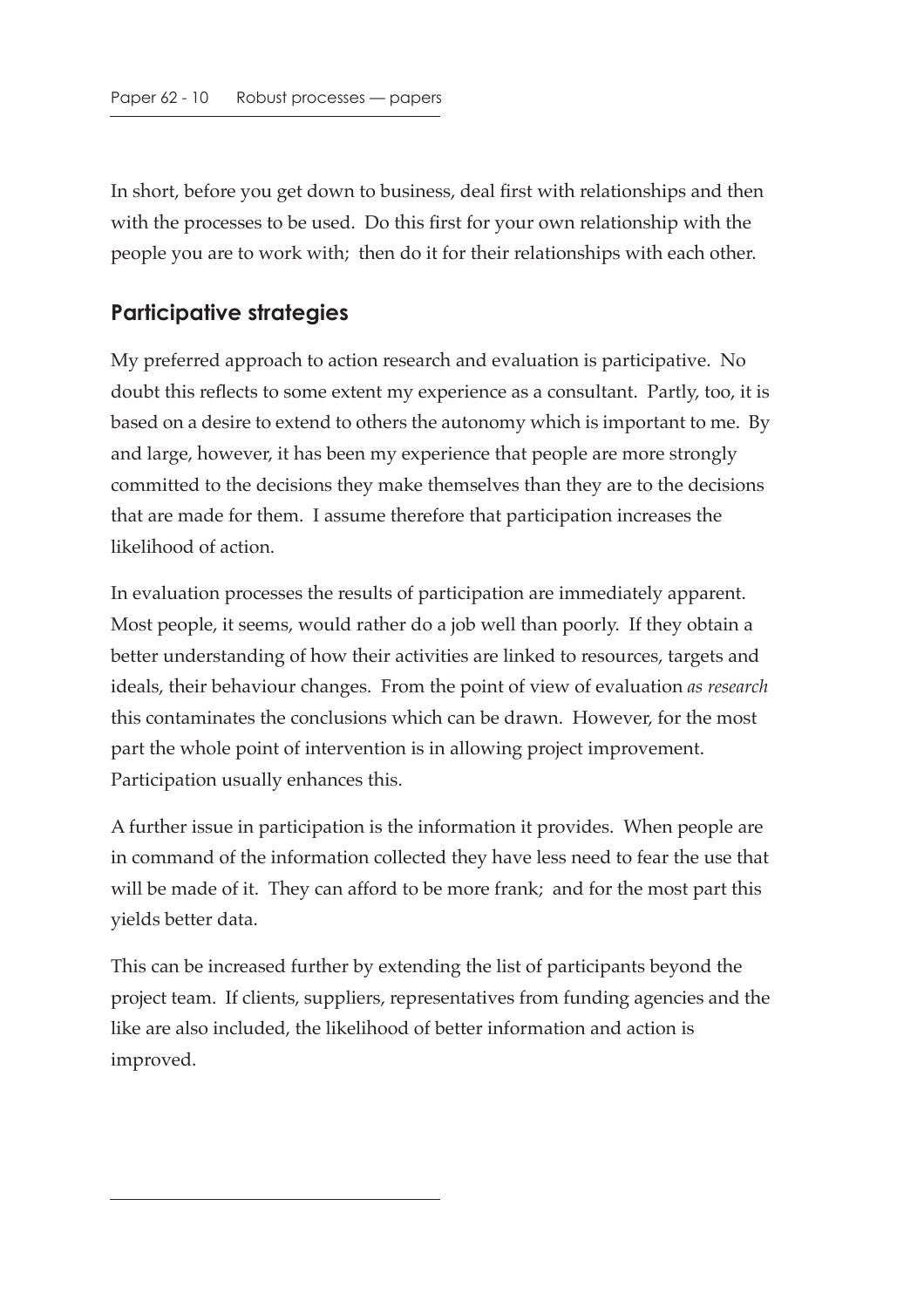The evaluator, in effect, becomes a facilitator. The stakeholders — those people who have a stake in the project — in effect become the evaluators. They are guided by the facilitator through the three stage of process evaluation, outcome evaluation and short cycle evaluation.

How do our activities and resources contribute to overall goals?

### **Process evaluation**

The first component of a Snyder evaluation is a process evaluation. Instead of focussing on the elements of the content model (resources, activities, effects, targets, ideals) it studies the links between them. The purpose is to understand how activities consume resources, and how they produce immediate effects in the pursuit of targets and ideals.

In general, the way this is done is to define two adjacent elements and compare them. So ideals are compared to targets, targets to effects, and activities to resources.  $3$  A mismatch is a sign that the actors don't understand the system, and that at least one of the two elements needs adjustment (Figure 4).

Step by step, the process evaluation takes this form...

- 1 Semi-independently define ideals and targets
- 2 Compare ideals and targets, and adjust them as necessary
- 3 Semi-independently define the activities, and from them deduce the effects, both intended and unintended, desirable and undesirable
- 4 Compare the effects and targets, and adjust them as necessary
- 5 From the activities deduce the resources

<sup>3.</sup> Activities and effects are defined together, and so there is little point in comparing them.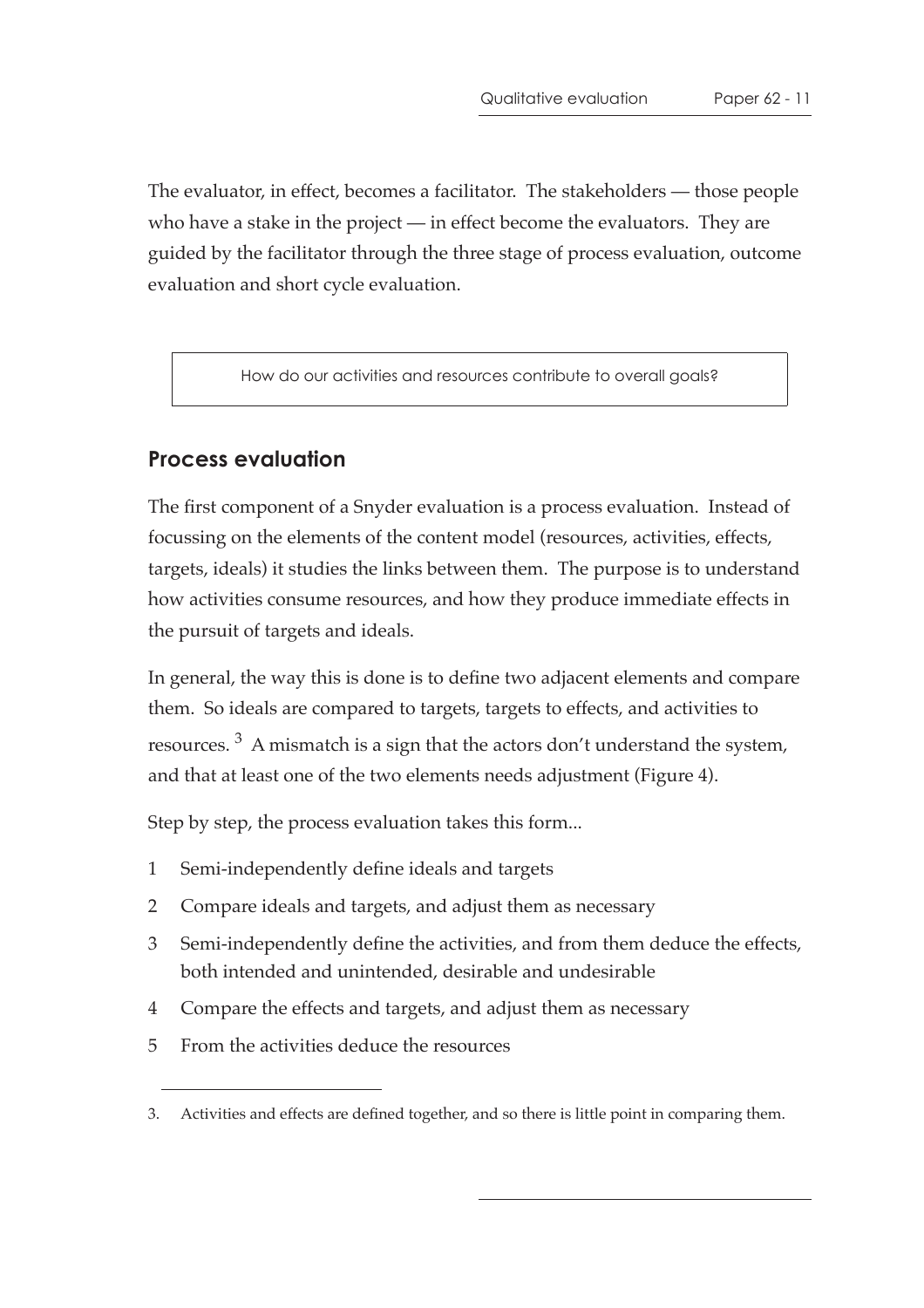6 Compare activities and resources, checking that the most resource-expensive activities are also those that contribute most to the important targets and ideals.



I'll describe this in a little more detail for one pair of elements. This may convey more of the flavour of the process.

#### **1.1 Define the ideals**

My preferred way of doing this is to use a miniature version of search, which asks people to define a future and distant vision. The instructions I use go something like this:

*"Imagine that it is 2011, and in the last ten years your project has been spectacularly successful. So now, in 2011, you have more than achieved all you could have wished. Imagine further that you are about to go out among the project staff, and*  its clientèle, and the world at large. What would you expect to see and hear and *experience that would be evidence to you of its success."*

The result is a list of items spanning the project and its immediate and more distant environment. These can then be arranged in order of priority, perhaps using some form of multiple voting method.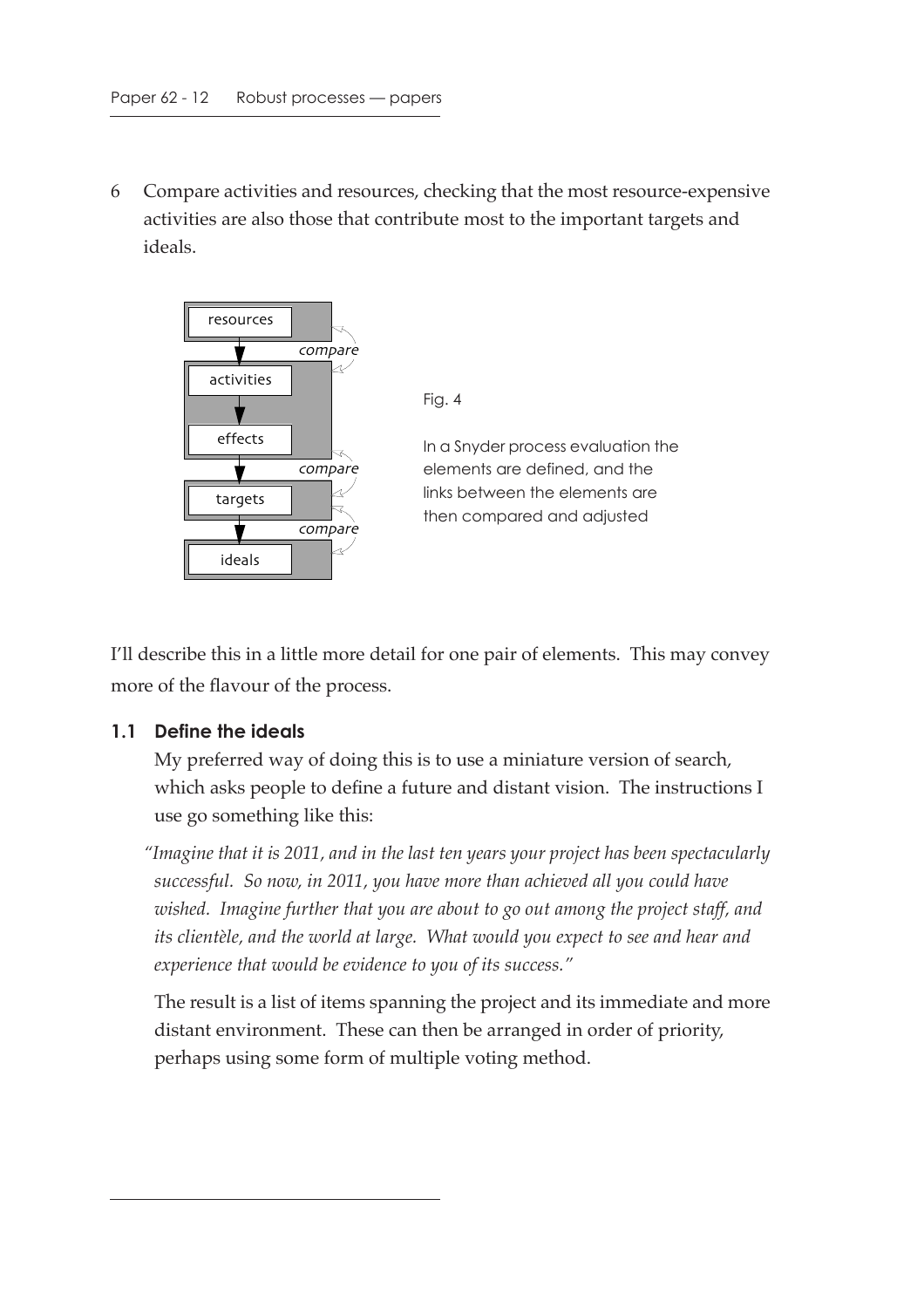#### **1.2 Define the targets**

Ask people to forget for the moment the ideals they have just defined, and define the targets they are presently working towards. I prefer to move to a different (part of the) room and remove the list of ideals from view, to signal the break. At the very least, I ask people to try to put the ideals out of mind, so that the targets are defined without recourse to the ideals.

A target is a goal that is more tangible than an ideal, and probably has definite standards of achievement and a definite time frame. Sometimes the targets can be found in program documentation, especially if the project has been through some form of recent strategic planning.

#### **2.1 Compare the ideals and targets**

This is most easily done by taking each ideal in turn and identifying which targets contribute strongly to it.

#### **2.2 Identify "orphans"**

Note any targets which contribute to few, if any, ideals; and note any ideals to which few, if any, targets contributes. These "orphans" or near-orphans suggest that there are targets or ideals which are superfluous or missing. Figure 5 represents the comparison graphically.



Fig. 5

A comparison of targets and ideals may reveal orphans or near-orphans. This implies that some adjustment to targets or ideals is desirable

Targets are compared to immediate effects in a similar way, except that special attention is also given to unintended and undesirable immediate effects. For the third comparison (between resources and activities) the check is to ensure that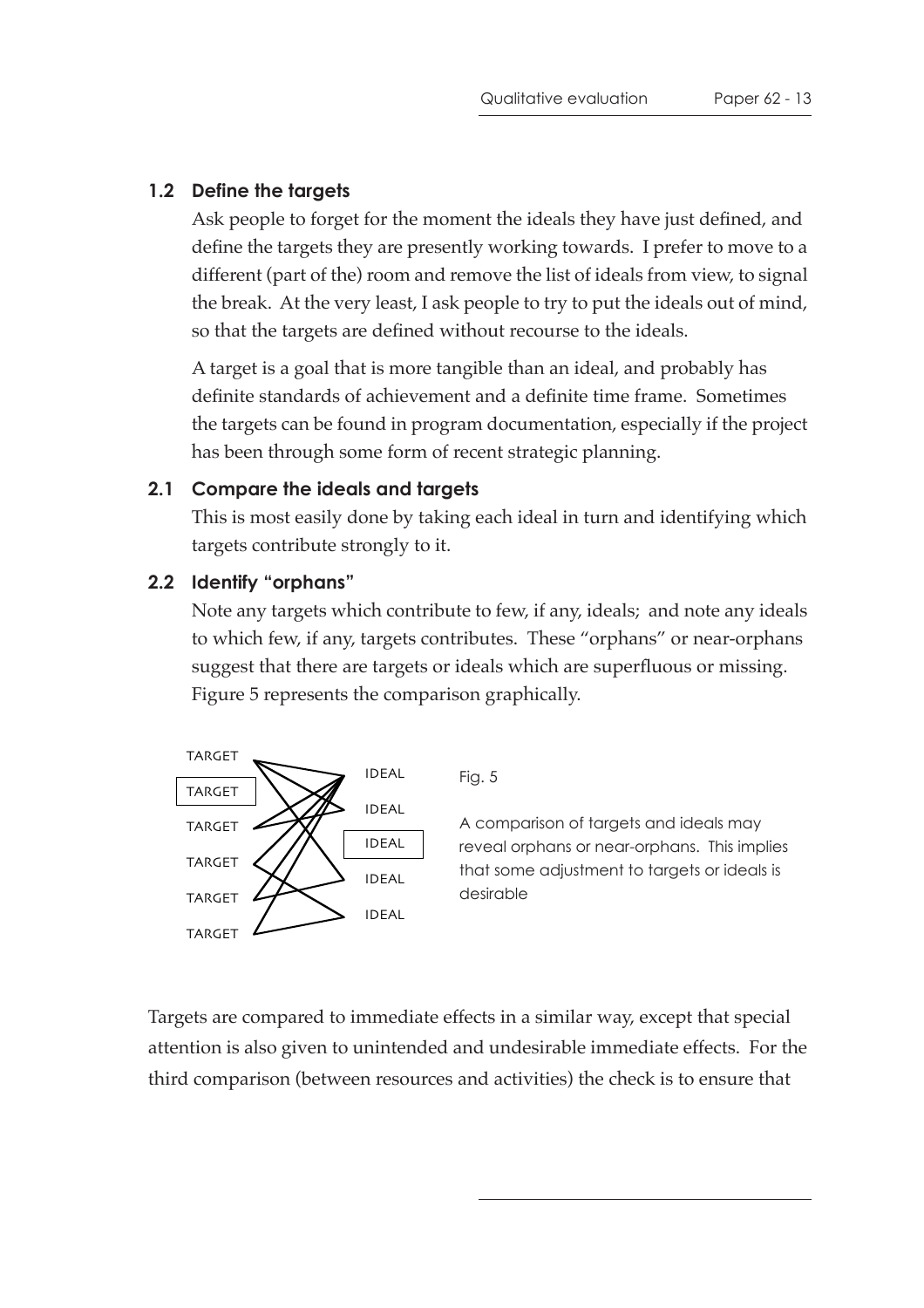the activities which are most important are also those for which the most resources are made available.

The process evaluation component can be used as a free-standing evaluation as it is. It also prepares for outcome evaluation and short cycle evaluation; both of them depend upon the understanding of the project activities which the process evaluation provides.

What evidence can we use to track our performance? How are we doing?

### **Outcome evaluation**

With the knowledge gained from the process evaluation, the outcome evaluation can now be done. The goals of this segment may be to develop performance indicators for use in the short cycle evaluation. Alternatively (or as well) its purpose may be to assess or demonstrate the effectiveness of the program, for example to funding bodies.

The general procedure is to consider each of the ideals in turn. Trace each ideal back through targets, effects, activities and resources, identifying its precursors at each of these levels. Figure 6 represents this graphically.

What you typically find is that qualitative and quantitative precursors can usually be found within resources, activities and effects. These are potential performance indicators. Often, too, the qualitative indicators are closer to the vision; the quantitative indicators are commonly easier to use, but less directly linked to the vision.

Then, from these potential indicators, choose a "package" of indicators for each ideal. The end result to aspire to is one which observes the following conditions...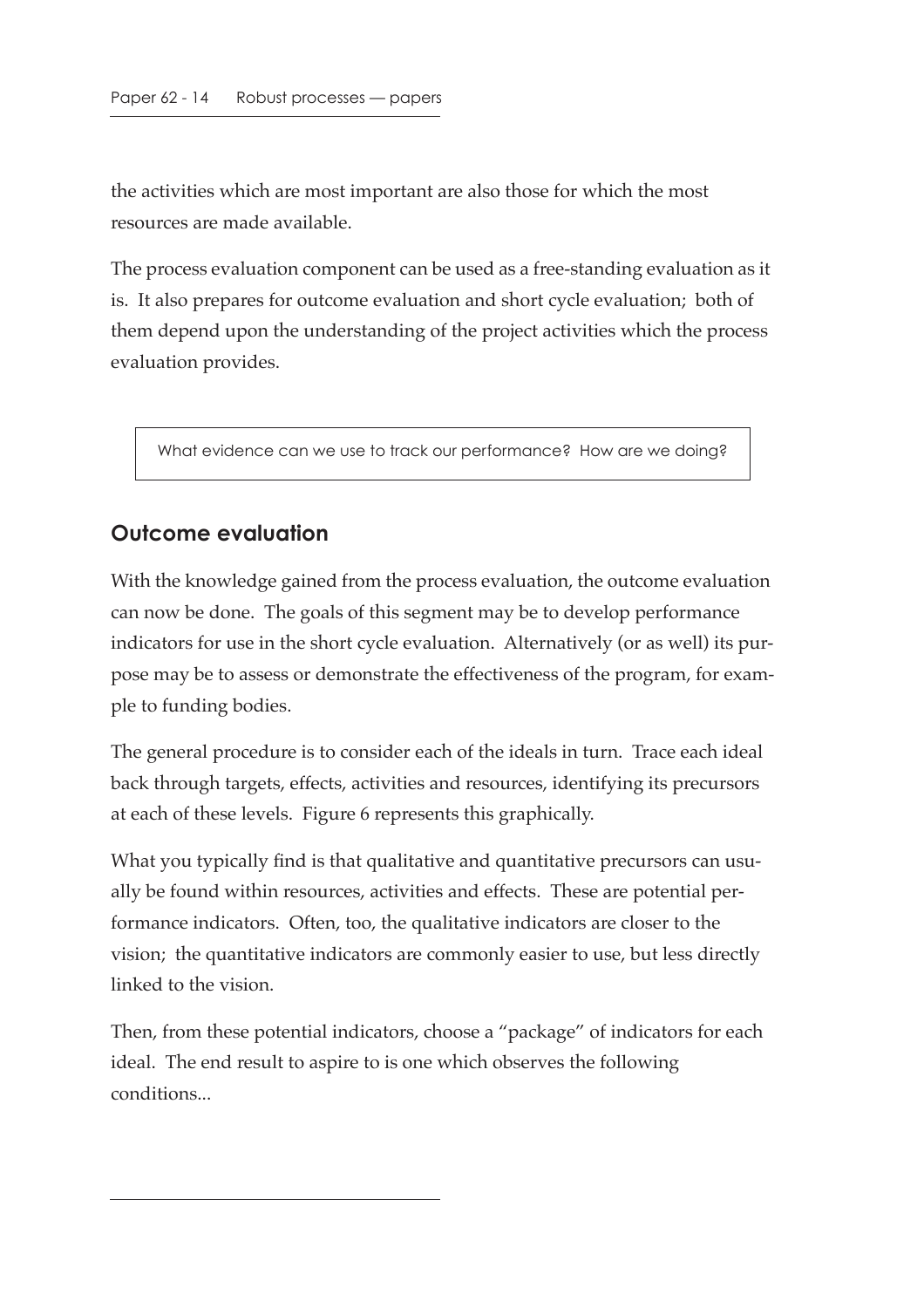

Fig. 6

In outcome evaluation, performance indicators are developed by tracing the ideals back to the point where they are evaluable

• *All else being equal*, quantitative indicators are to be preferred. They are more easily recorded, more easily compared, and allow emergent trends to be identified. Of course, all else is seldom equal, and they are usually also less direct indicators of the ideals. Therefore choose a mix of qualitative and quantitative: quantitative for ease and comparability, qualitative for safety.

You can overcome some of effects of the fuzziness of qualitative indicators by focussing on *change*. For example, if you are devising a measure of morale, there are difficulties in asking informants for a direct judgment of the level of morale. If they reply "reasonable", it's hard to know if that is better or worse than the previous month when they said "fair to middling". It is generally easier to ask directly if morale is level, rising or falling.

- Indicators located at the *resources* and *effects* levels are to be preferred over those at the *activities* level. If people achieve outcomes (that is, effects) within resource constraints, how they do so need not be an issue. To locate indicators at the activities level risks constraining people unnecessarily.
- Indicators which offer immediate and frequent feedback are to be preferred over those which are less frequent and immediate. Behaviour is shaped more effectively by regular feedback which closely follows the behaviour.<sup>4</sup>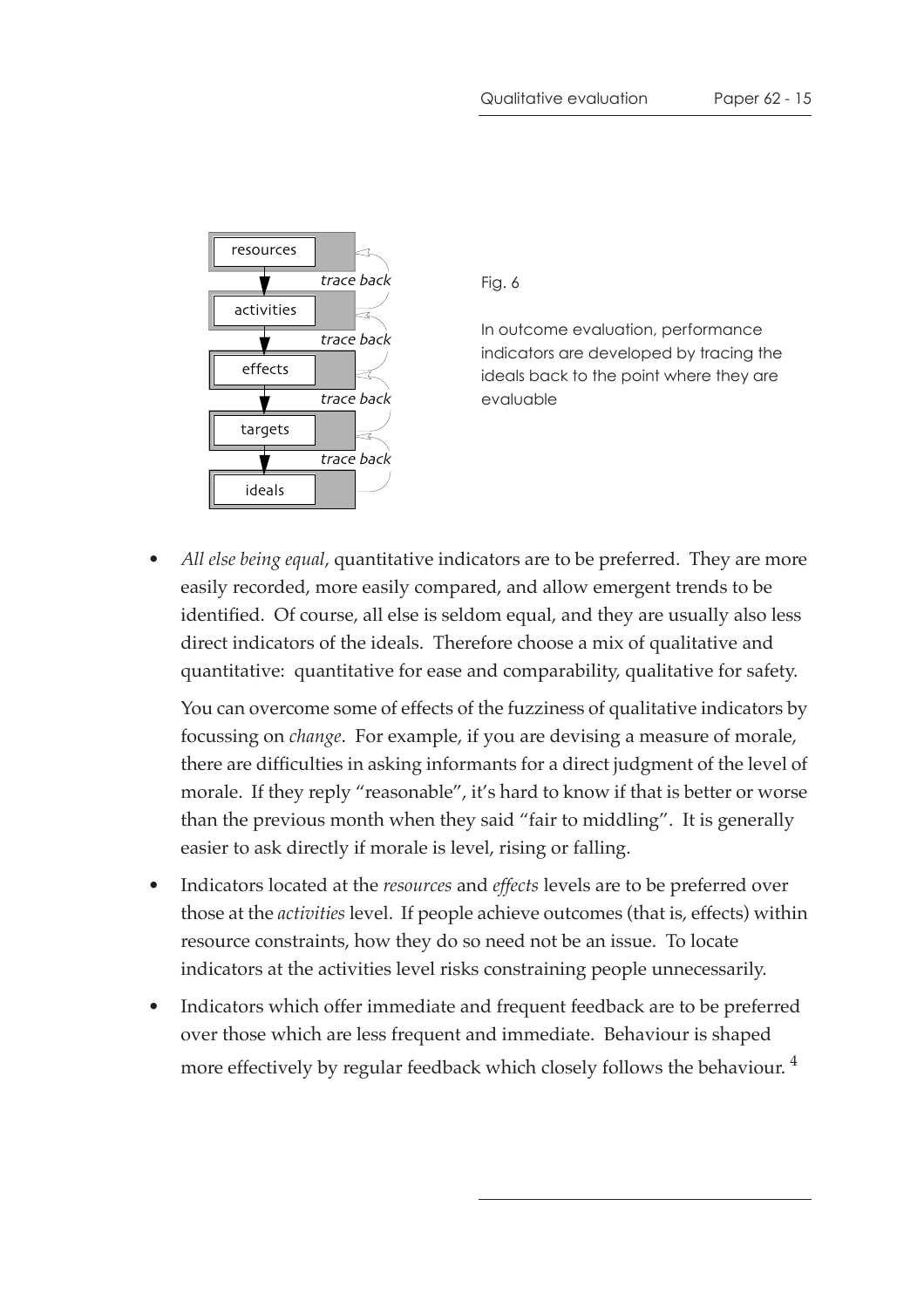For example, it is useful to track performance in terms of targets, but the feedback provided does little to shape day-by-day behaviour.

- Multiple indicators are better than single indicators. Any single indicator is contaminated by other influences. With multiple indicators, some of the contaminants cancel out. For example if absence increases it may just mean that an influenza epidemic has hit town. If absence and labour turnover and variability of production and grievances also increase at the same time, it is more reasonable to assume that something has threatened morale.
- Indicators which combine desirable and undesirable resource use and outcomes are more sensitive than indicators limited to one or the other. It is otherwise possible for gains in the positive indicators to be achieved at the cost of increases in the negative indicators.

The task is essentially one of choosing a combination of indicators which adequately sample the ideals, and which do so frequently enough to guide behaviour on a daily or more frequent basis.

With the indicators chosen, you are then able to use them to reach a conclusion about the overall effectiveness of the project. You are in a position to comment on the achievement of the ideals, backing up your conclusions with evidence from the indicators and their links to the ideals.

Sometimes you are required to do this for some external body such as a funding agency which requires evidence of effectiveness. Even without this requirement it is worth doing. It gives the project team evidence on achievement which allows them to check the accuracy of their process evaluation.

In addition (and in my view more valuably) you can use the indicators as preparation for the third phase of the evaluation. This is the creation of a short cycle evaluation system for continuous project improvement.

<sup>4.</sup> The conditions are those which cover instrumental conditioning as explored by Skinner and his followers. Yes, I'm enough of a behaviourist to think that you can regard behaviour as shaped by rewards and penalties. However, for people I assume the important rewards and penalties are more often in the form of feelings than of material rewards.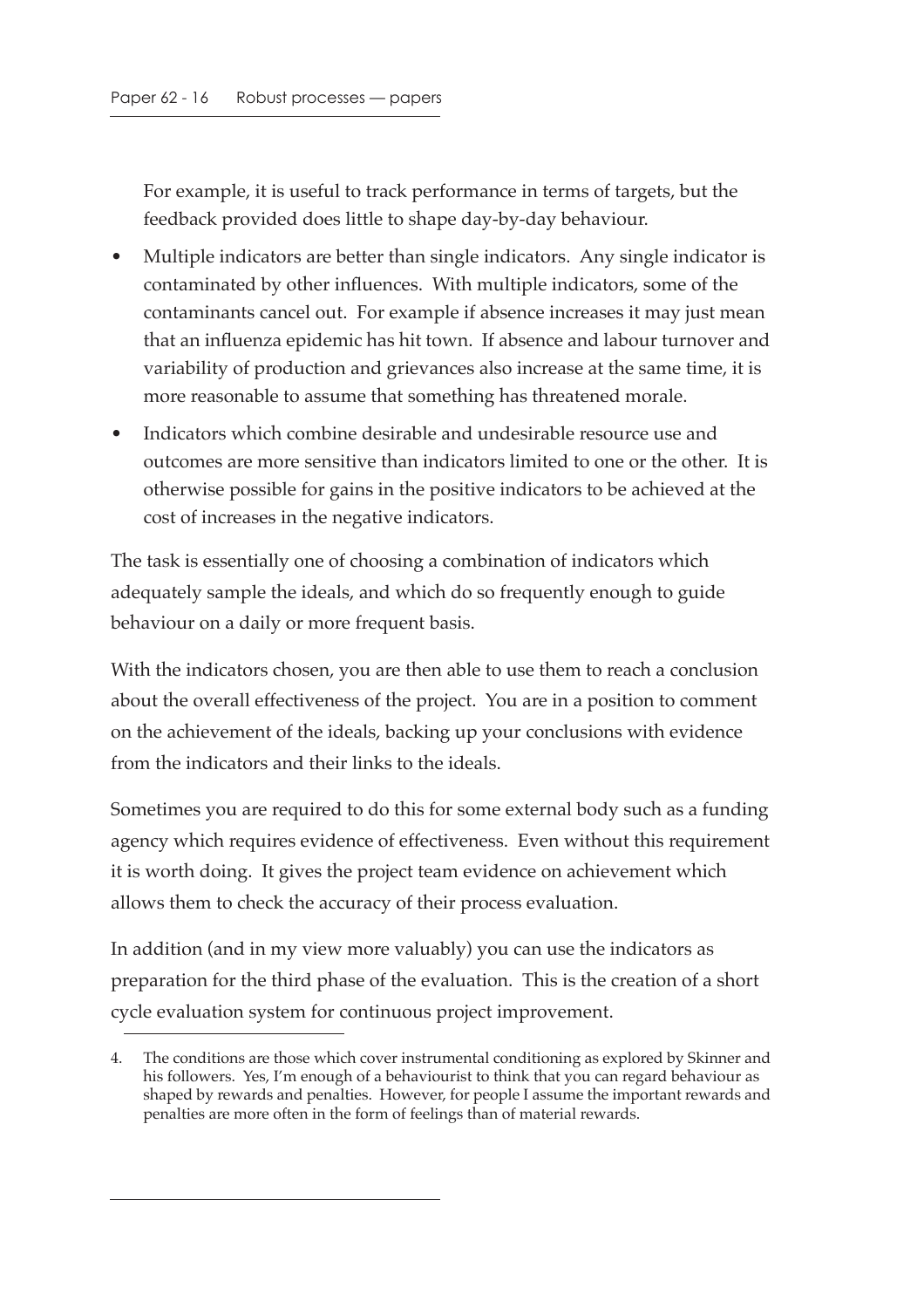How can we continue to improve our performance?

#### **Short cycle evaluation**

According to general systems models, one expects some feedback to the project from its immediate environment. However, this feedback is usually long term, infrequent, and possibly selective. The purpose of short cycle evaluation is to select appropriate performance indicators. This by itself will not necessarily shape behaviour, so mechanisms are then set in place to provide information on the indicators regularly to those who can make the most use of them (Figure 7).



Fig. 7

Short cycle evaluation builds short feedback loops to allow ongoing project improvement

The steps for doing this are, briefly, as follows...

- 1 The outcome evaluation has provided performance indicators which are an adequate sample of each of the ideals. From these, without destroying the adequacy of the sample, select those which are easily and regularly provided.
- 2 Identify the source of each of these indicators.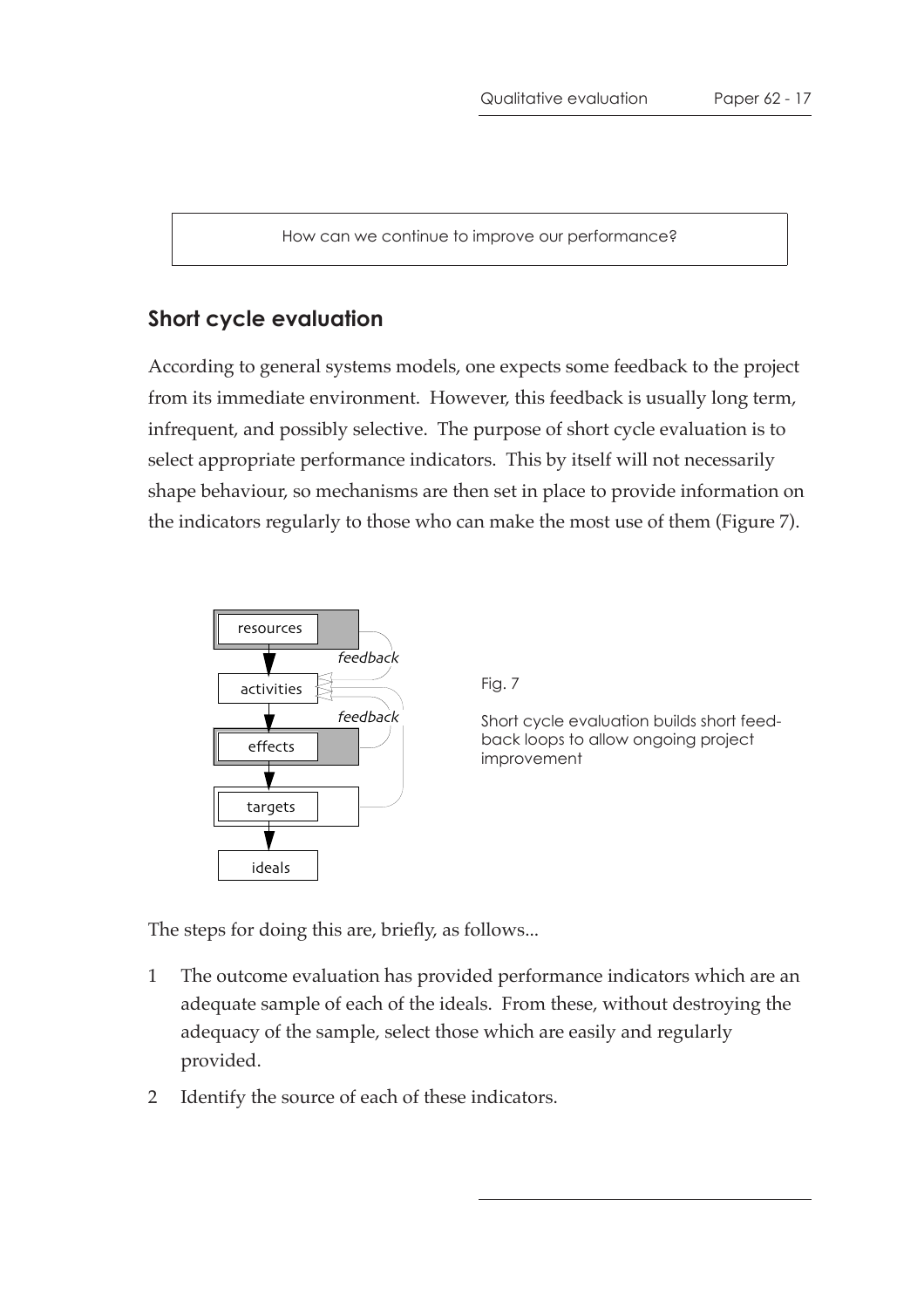- 3 Create a mechanism whereby that source provides each of the indicators to those who can use it at frequent and regular intervals.
- 4 Schedule regular reviews of the ideals, the indicators and the mechanisms.

How can we improve our evaluation processes for the future?

### **Meta-evaluation**

Finally, the meta-evaluation. Although I'm describing it here after the other phases of the process, it is usually best done progressively as the other processes are carried out.

Briefly, the steps are

- 1 Identify what worked well, and what didn't.
- 2 Devise improvements to the process which retain what worked and improve what didn't.

 $\overline{\phantom{a}}$ 

This concludes a very brief discussion of a Snyder evaluation. If you have reasonable facilitation skills it will probably be enough for you to be able to facilitate an evaluation using it. It will also serve my purpose of illustrating some key points about qualitative action research in general and qualitative evaluation in particular.

After a discussion of the relative merits of quantitative and qualitative evaluation, I turn to a discussion of the ways in which a Snyder evaluation builds in action and research through the processes it uses.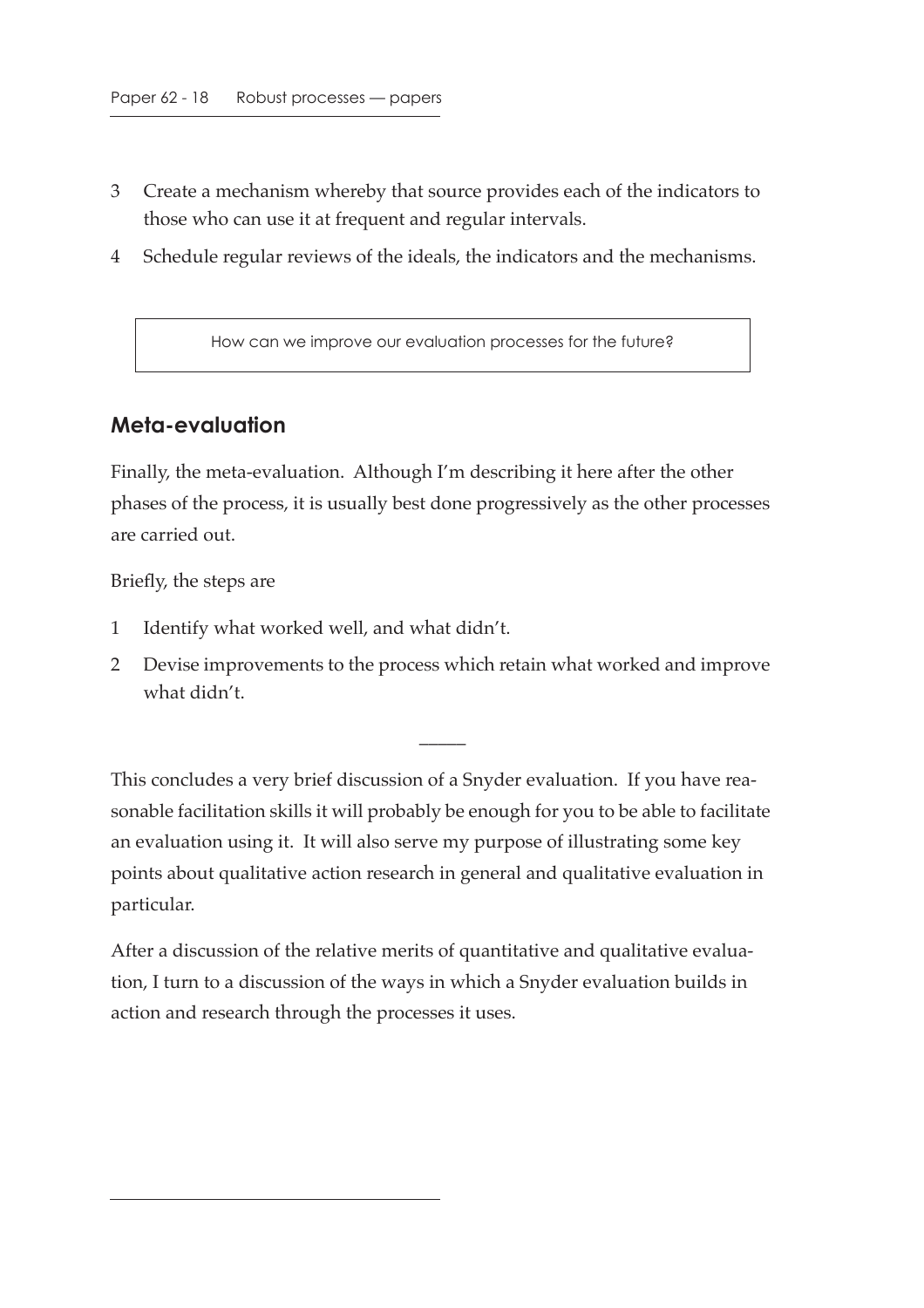### **Rigour** *vs* **relevance**

Discussions of the relative merits of quantitative and qualitative data are not uncommon. A frequent position taken is that in general quantitative data are more reliable (that is, rigorous), while qualitative data can be more valid (or relevant).

This, I think, is a convenient simplification if you bear in mind three issues...

- That it isn't absolute. There is a partial trade-off between them. It's a tradeoff because under some circumstances you can surrender one of them to gain more of the other. It's partial because you can sometimes gain more of one *without* having to give up the other to achieve it.
- That the trade-off isn't fixed. Some trades are less demanding than others, depending on the processes used.
- That paying attention to strategy and tactics, intervention and research, often allows some of the best of both worlds.

Further, it isn't entirely a quantitative *vs* qualitative issue. Quantitative research and evaluation tend also to be done by an evaluator as independent, and to be designed before being conducted. Qualitative research (and evaluation) lends itself to being used participatively, and in a way that is responsive to local developments. In other words, the comparison is often between a package which is *quantitative and independent and predetermined* and one which is *qualitative and participative and responsive*. The components of these two packages tend to reinforce each other, and the rigour or relevance they allow (Figure 8).

rigour > relevance relevance > rigour<br>|

quantitative predetermined independent

qualitative responsive participative Fig. 8

The comparison is often less between qualitative and quantitative than between two different packages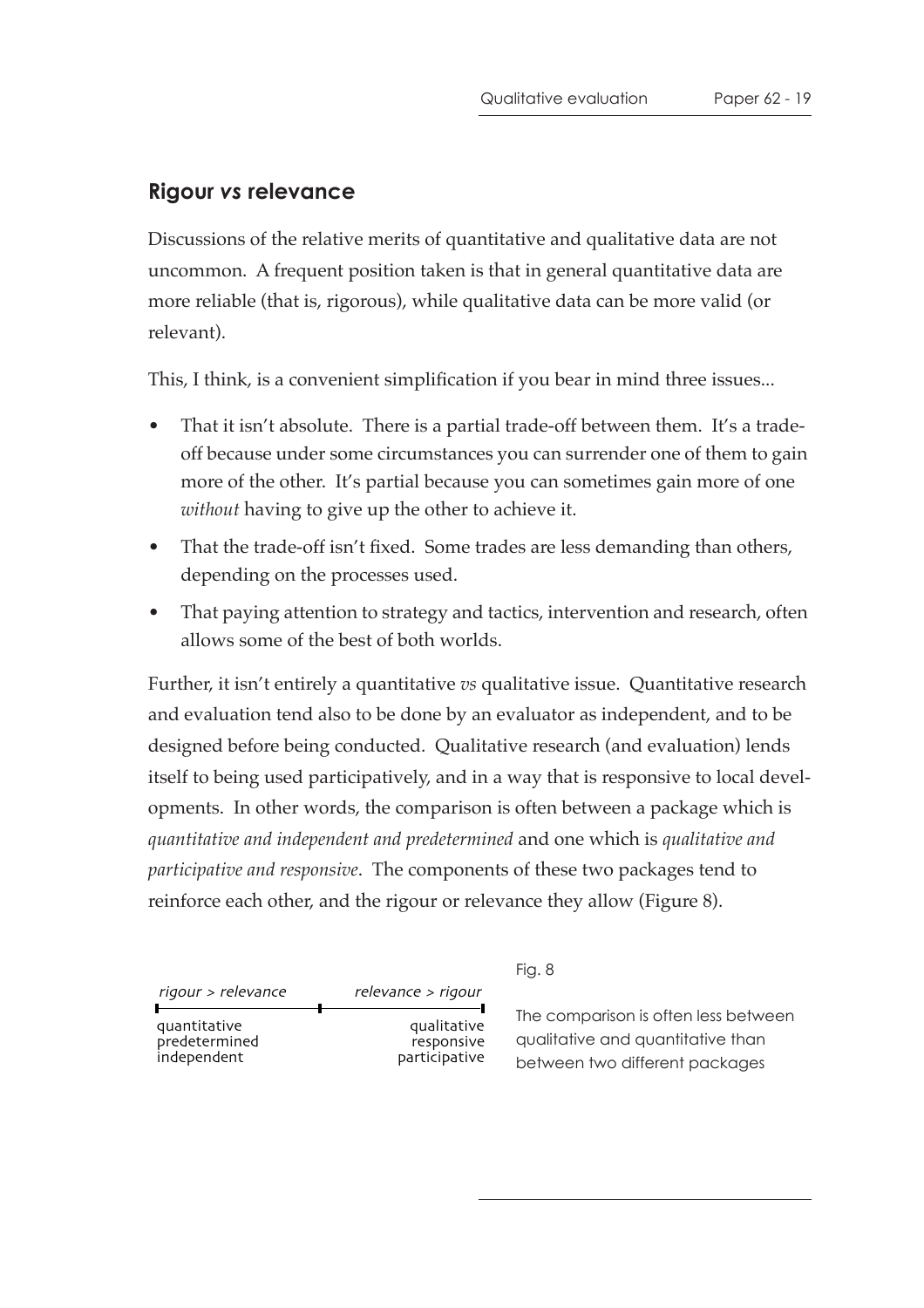The Snyder model clearly lies towards the right hand end of this continuum. This is true, at least, for the form I have described here. Because its apparent relevance is what has more effect on practical outcomes, perhaps that is fair enough. The approach does contain some features, however, which improve the rigour without undermining the relevance. (There is also a hidden problem about relevance, too, that I'll pick up again later.)

First, the relevance. Qualitative methods are more easily used with unskilled participants or informants. They can be more responsive, too, because there isn't the overhead of having to develop a new metric every time you change your mind about what you are doing.

However, this needs to be qualified a little. You will have noted, I imagine, that the relevance of the performance indicators may not be as apparent to someone not directly involved in the program, or as easily judged. This is an important argument for involving representatives of *all* the stakeholders.

Note, too, that the quality of information influences more than just research outcomes. The research outcomes are two-fold: understanding on the part of the participants, and on the part of the evaluator. The first of these is what is likely to produce action. It is often though not always the second which feeds into the research component.

Even fuzzy and inaccurate information may be persuasive to the participants if they have compiled and interpreted it themselves. So it may well motivate them to action. It is going to be *informed* action, however, only if the information is accurate. In the interests of both research and action it is worthwhile to improve the rigour.

### **Mechanisms for increasing rigour**

I haven't really discussed the tactical level of the processes. Much depends upon the micro-processes used, the general style of the evaluator, and the adequacy of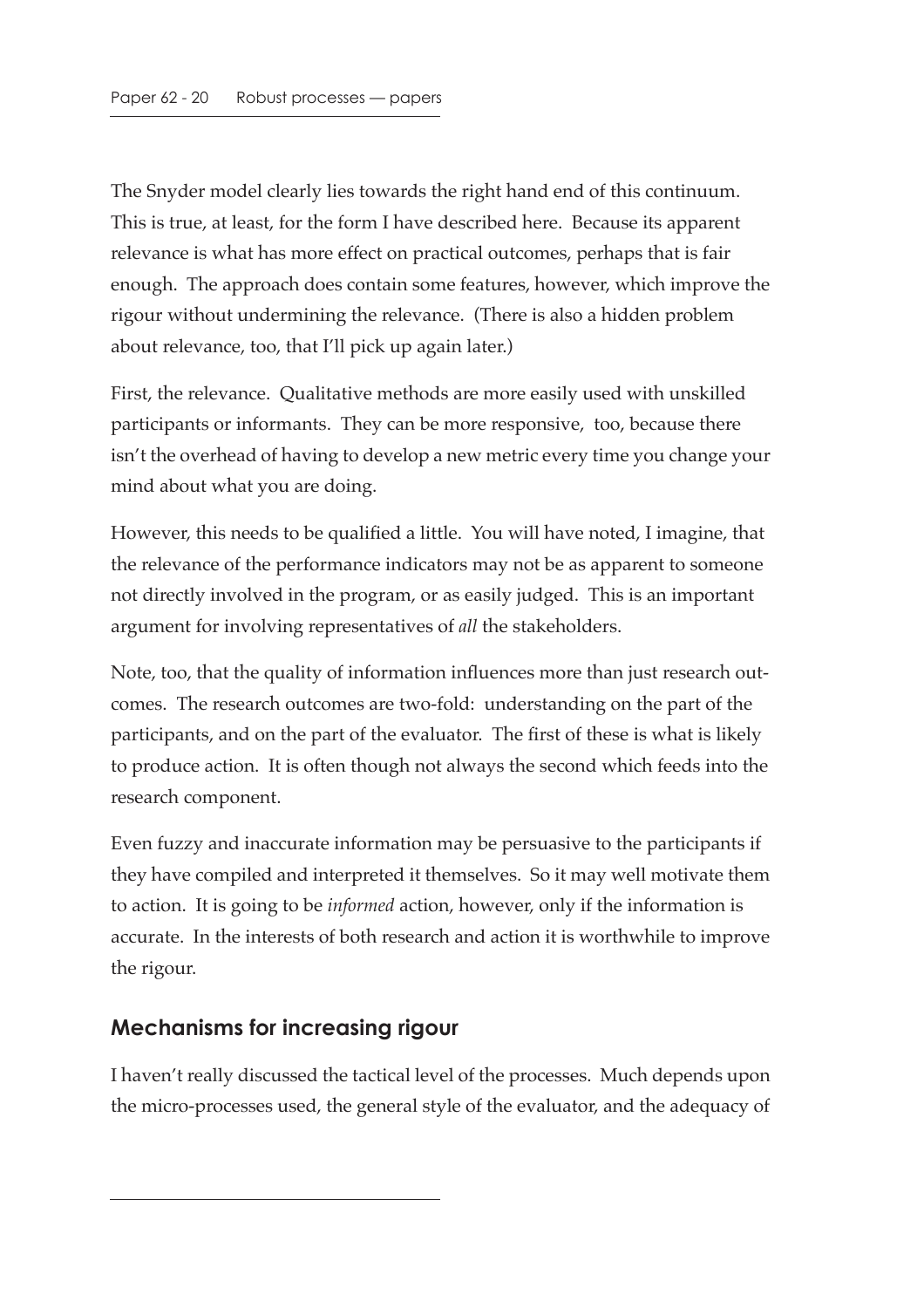the relationship formed with the participants. However, that is beyond the scope of this paper.<sup>5</sup>

At the strategic level, at least four mechanisms for increasing rigour can be identified...

- The presence of all stakeholders increases the likelihood that different perceptions on the project will be available to participants. Groupthink is less likely when differing interests and views are present and expressed.
- During the process evaluation the comparison between adjacent elements helps to identify inconsistencies in the information. This is the reason for asking participants to put the ideals out of their mind before identifying the targets.
- The outcome evaluation, by providing some form of assessment of the effectiveness of different parts of the project, provides an additional check on the perceptions which underpin the process evaluation.
- However effective the project or the evaluation, the short cycle evaluation sets up feedback which can be used to improve the system. Further, the ideals and the indicators are reviewed from time to time to allow the feedback mechanisms themselves to be improved over time.

Several of these embody what I think is the most important means of increasing the rigour of qualitative evaluation. At each step of the process, an attempt is made for there to be multiple sources of information. Sometimes this comes from having different informants, and sometimes from encouraging different perspectives which can be compared. On other occasions it depends upon the use of different methods, for instance process and outcome evaluation. In the latter case it is usually called "triangulation". The more general principle may be called "dialectic".

<sup>5.</sup> For those interested, some of the micro-processes for collecting and interpreting information in a group setting are described in Bob Dick (1991), *Helping groups to be effective*, second edition. Brisbane: Interchange.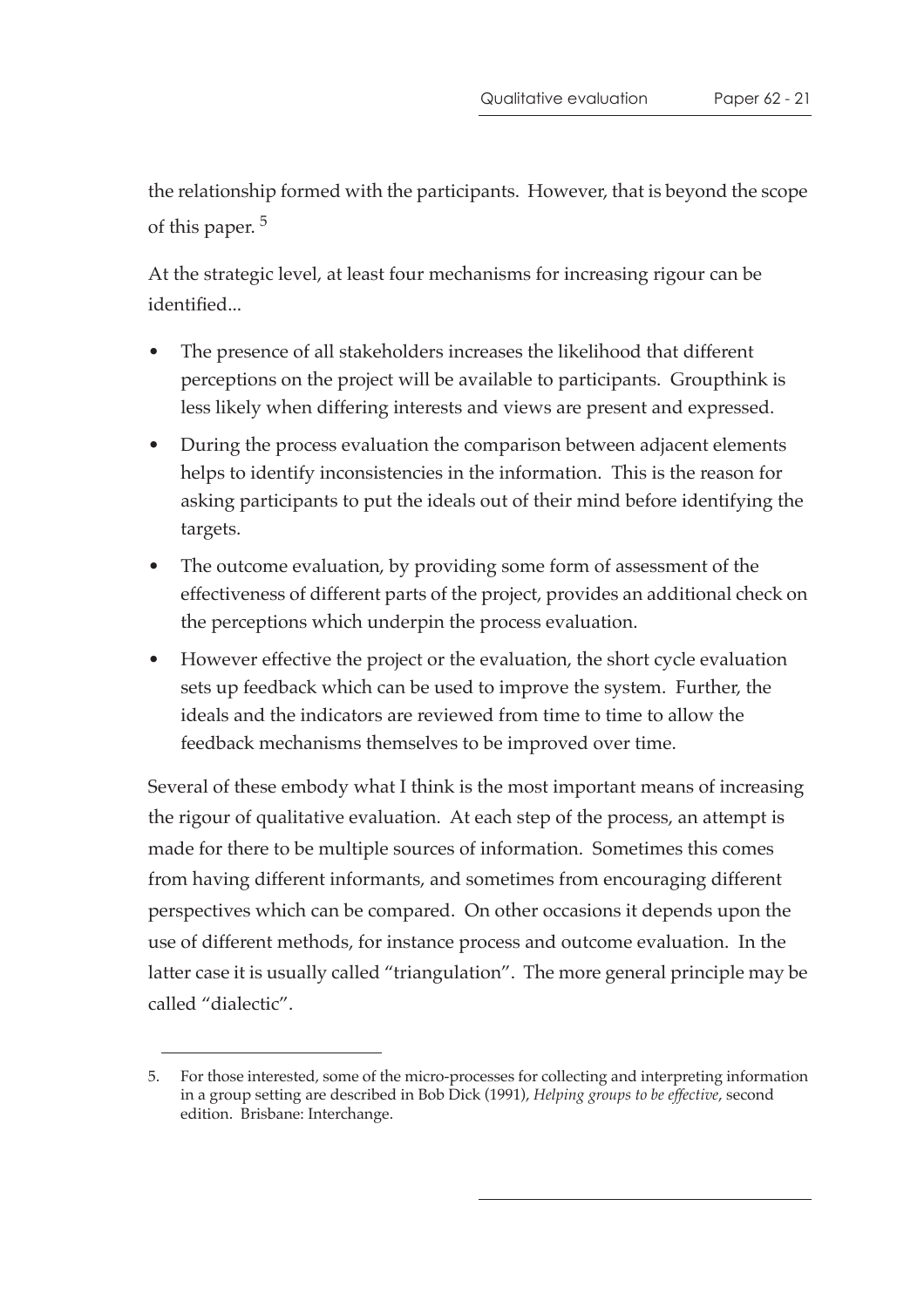To build dialectic into a process requires the use of more structure than some qualitative researchers are accustomed to. It also depends upon the use of appropriate tactical processes. The aim is to create a climate of *informed and cooperative debate* between different perspectives, however these perspectives arise.

I am suggesting that widespread use of dialectic can increase the rigour of qualitative processes without harming the relevance.

### **Advantages and disadvantages of qualitative research**

A number of points can be made about qualitative research in partial summary. The core of its advantage is that it can be done in the local dialect rather than in an arcane language. This enables it to be used in partnership with the project staff and other stakeholders. By not requiring the development of a new metric every time there is a change of direction, it can be more responsive. Most of the advantages are indirect, arising from its participative and responsive use. The advantages don't occur automatically: to access them you have to plan and act accordingly.

(On the other hand, you are not limited to using responsive or participative methods. Qualitative information migrates more easily along the rigourrelevance continuum that does quantitative.)

To continue the summary ... To some extent, these advantages risk undermining the rigour that quantitative research offers. Much of that rigour, however, can be recaptured by using a structured process that embodies dialectic.

It appears, then, that the trade-off between rigour and relevance is by no means absolute. There are other trades, however, both involving relevance.

The first of them is to do with structure. I have argued that structured dialectic can provide rigour which may otherwise be lacking. The cost, if you are not careful, is a loss of responsiveness. To achieve structure requires planning; but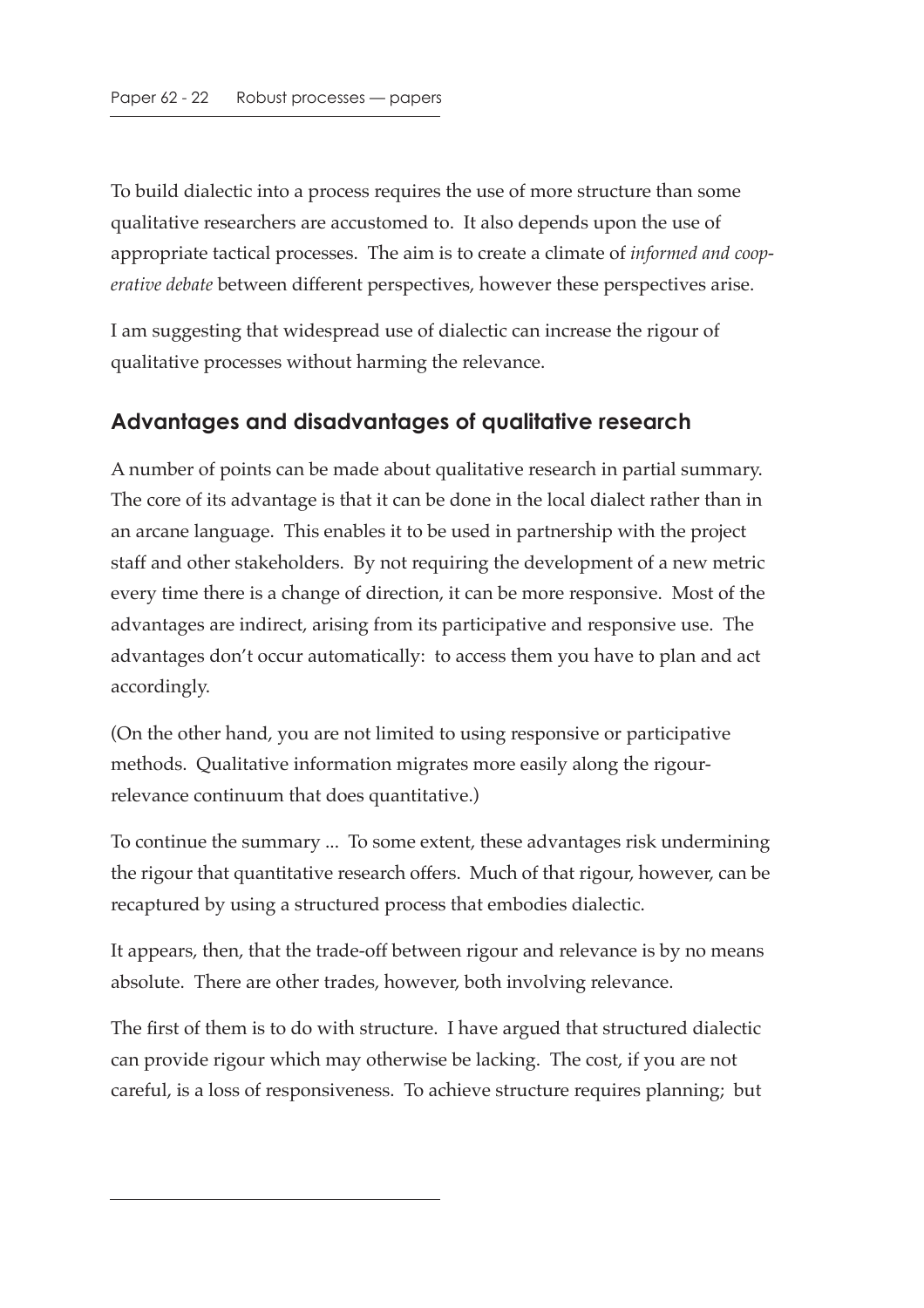plans set in concrete destroy responsiveness. To escape from this, you can include lots of contingencies in your plans. More importantly, you can include replanning sessions (including the meta-evaluation) as regular planned events.

The other trade-off is more problematic, and less easily evaded. It is between two varieties of relevance, which might be called local and global. Local relevance is relevance to the stakeholders. Global relevance, akin to generalisability, is relevance to the wider research community. Often, responsiveness and participation increase local relevance at the cost of global relevance.

The same trade-off exists between local and global credibility. With reasonable processes, negotiated with the stakeholders, the finding have high credibility for those who shared the responsibility for the evaluation. But sometimes the data or outcomes mean little to those who didn't take part: an example of the "you had to be there" phenomenon.

If your main concern is action then global relevance may not be an issue. The research component is directed at the understanding of the participants. This is achieved with relative ease, and can actually enhance the action. It is when the research outcomes are your major goal that global relevance becomes important.

It is easy to overstate the issue and assume that quantitative research has few problems with generalisability. Strictly, the findings of quantitative research generalise only to settings in which only the relevant variables are operating. That can be a serious limitation.

On the other hand, nor can you assume that research which is qualitative and participative and responsive safely generalises to other settings. This may hinder its publishability, and for some people this has to be a concern.

There are two escape strategies. Publish methodological papers (the methodology *is* probably generalisable even when the specific content of the study is not. Alternatively, seek the cooperation of your participants in including some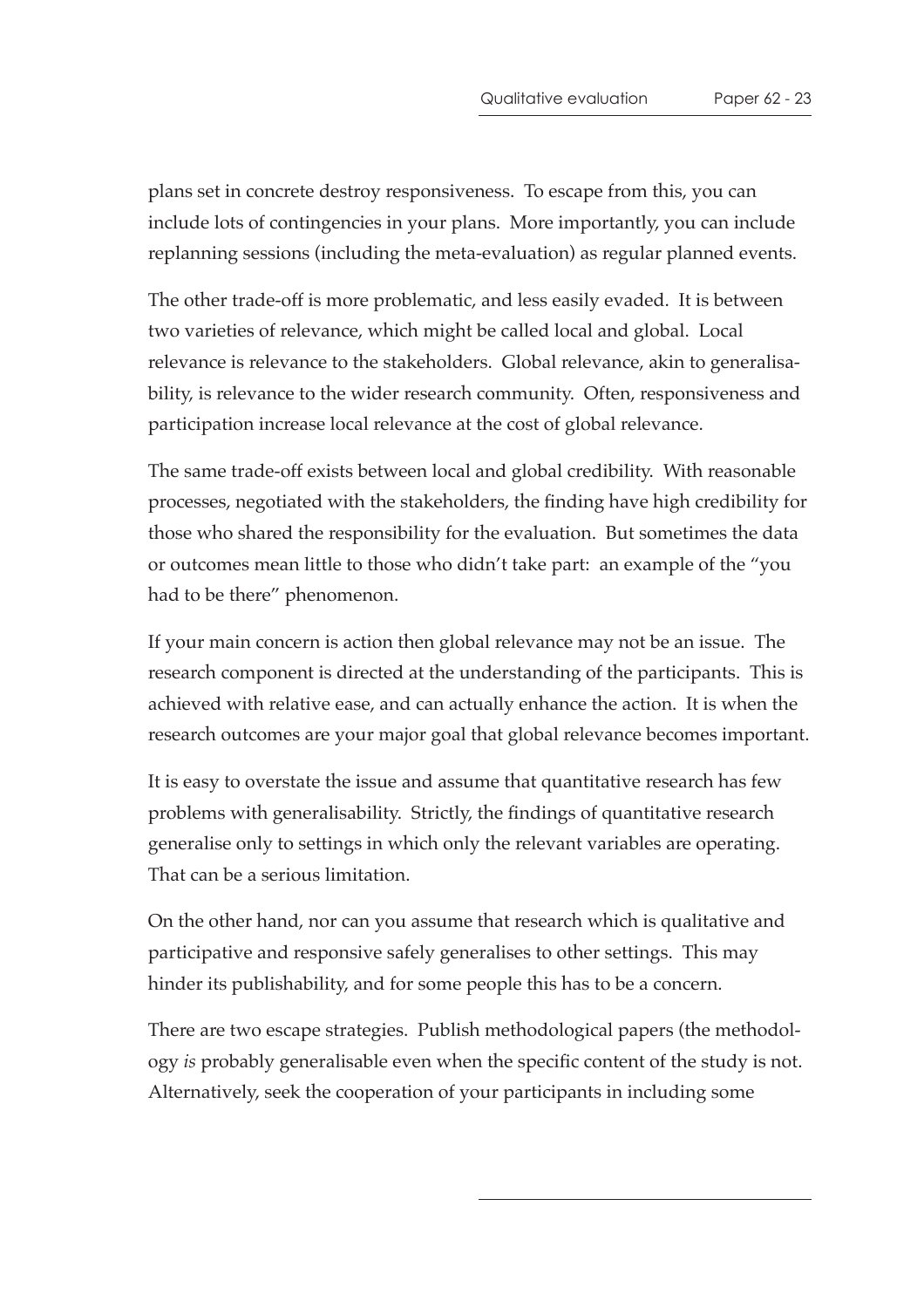marker variables in the study so that you can compare it to other studies. I might mention in passing that the use of a structured approach improves global relevance at some risk to local relevance.

### **Qualitative** *and* **quantitative**

For the process evaluation component usually only qualitative information is gathered. The outcome component, however, makes use of both quantitative and qualitative *in conjunction*. The convenience, repeatability and comparability of the quantitative information usually also carries costs in the form of its indirect relationship to the targets and ideals. Adding qualitative data compensates for this.

Similar comments may be made about the short cycle evaluation. In fact, the short cycle component can be used as a partly-qualitative substitute for other continuous improvement methods such as total quality management.

In brief, you don't have to choose between qualitative and quantitative. You can combine them. And it is often advantageous to do so.

### **Other considerations**

In what I have discussed, I have concentrated on the strategic research aspects of qualitative evaluation. I have made light of the intervention component despite its importance. I provided little information about the tactical level, or about the evaluator's relationships and style, although they are crucial.

So far I have completely overlooked the motivations of the evaluator. As I believe these are fundamental, I mention them briefly below.

On the one hand, your motivation can be to control the project staff — to ensure that they are doing what you or some other person wants them to do, rather than what they want to do. When this is so, you can assume that *their* motivation may